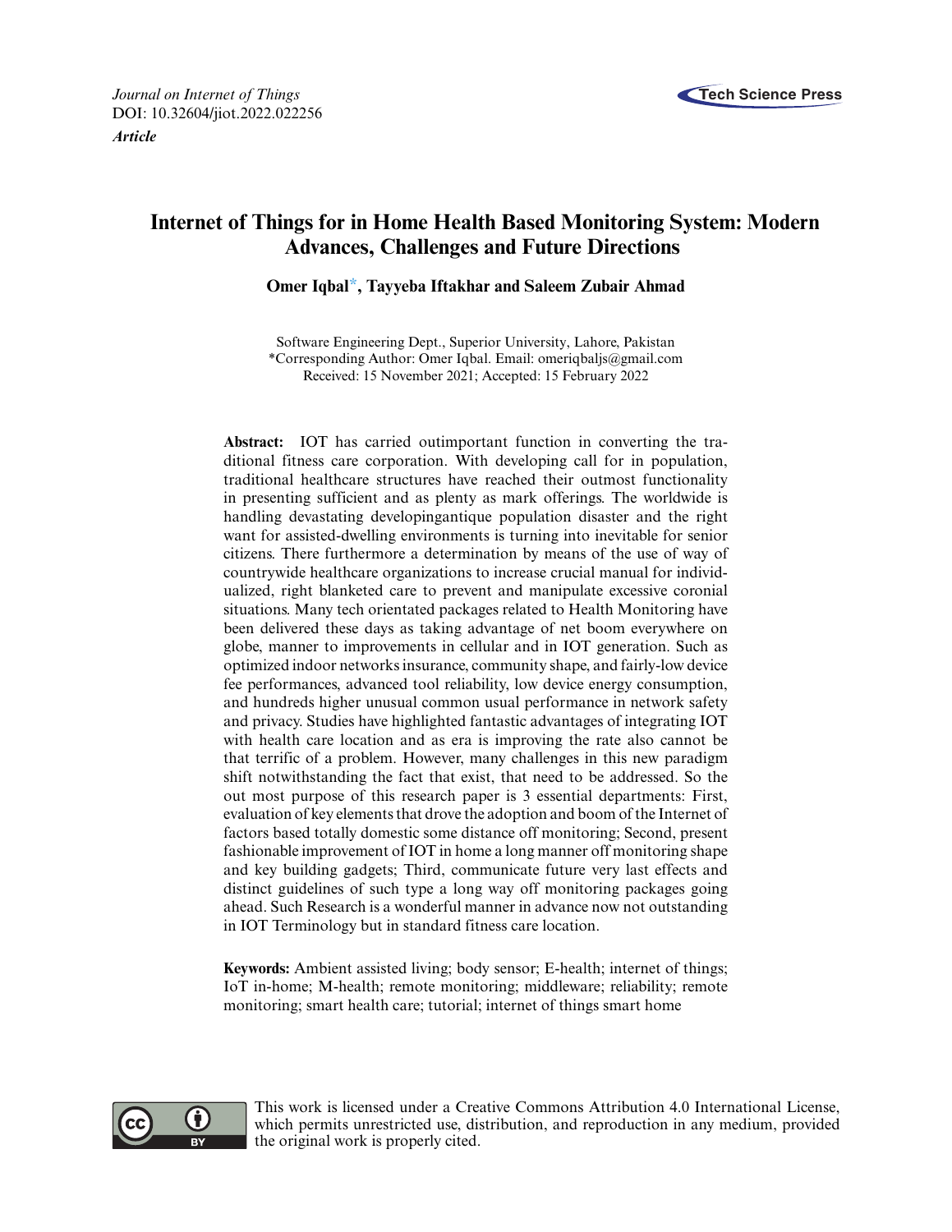### **1 Introduction**

IN-HOME fitness tracking permits affected character care to maintain at domestic after an affected man or woman is discharged from the medical institution. It lets in healthcare vendors to reap sufferers out of doors of the 4 partitions of the health facility, perform proper monitoring of affected character fitness situations, maintain to deliver incredible care and end up aware of at-hazard populations. It also allows the patient to keep in contact with their health care providers, stay compliant with rehabilitation programs, and maintain their situation. One of the most important signaling health (m-Health) programs that deliver proactive digital primary care is IoT-based entirely in-home fitness monitoring [\[1\]](#page-17-0) and [\[2\]](#page-17-1). "A huge overarching time span embracing e-Health (which includes m-Health), and also some new fields, which include the application of strong computing sciences in "gigantic records," genomics, and artificial intelligence," and according to National Institutes of Health [\[2\]](#page-17-1). m-Health, from the other hand, can be described as the time of cell computing, medical sensors, and connectivity in health care [\[3\]](#page-18-0). Well over years, there's been a sharp increase in the number of m-Health package options required and around universe. As a basis, according to Global Market Trends, the m-Health Market was worth \$289.4 billion by 2025 [\[4](#page-18-1)[,5\]](#page-18-2). The advent of m-Health systems and in-home monitoring devices has now been boosted by three important factors.

# *1.1 Present Healthcare Services Boundaries and Fitness Policymakers' Planning Instructions*

The percentage of people aged 65 as up is increasing faster than just about every other age group on earth. Based on Government predictions, the total number of people over 60 years old could substantially twofold between 2015 and 2050, from 12 percent to 22 percent. Nearly 80% of adults over the age of 65 have at least two individuals problem, with 77 percent having at least [\[4\]](#page-18-1). The anticipated "Silver Tsunami" will take more modalities and caregiving, putting that much more strain on the country's already disoriented healthcare system. In the coming days, identifying a competitive advantage as well as utilizing millennial to promptly and effectively control people's athletic performance may well be a critical component in checks and balances excellent service. As a corollary, the strategy and part of the world plan, and also some global health authorities, are developed to treat human beings remotely using resources available. The World Health Organization (WHO) finally updated taxonomy for defining digital health services [\[2\]](#page-17-1):

- Customer encroachments: Clients were also persons who are great promise or chopping wellness clients.
- Medical service intrusions: Healthcare sellers are people who work in the sports industry and offer track team.
- Health system or service provider's intrusions: Executives are related to the management and design of health care institutions.
- Data facility intrusions: This assurance to aid managing quickly gaining, maintenance, and process.
- To do manual record series, administration, and processing tasks.

A long-distance remote-health-tracking program consists of the mitigate intervention tool in most the above outcome measures. Remote health tracking programs utilize sensors and a household hub to connecting the user and health care professionals and policy makers via cloud information resources. The Health Care System (NHS) is shifting models to preserve adult patients with chronic and at media sites, lowering disease, cost, and alleviating poverty in the face of a shortfall of social care supplies. NHS UK, for example, proposes five amendments to the NHS provider model in order to achieve organizational objectives [\[6\]](#page-18-3):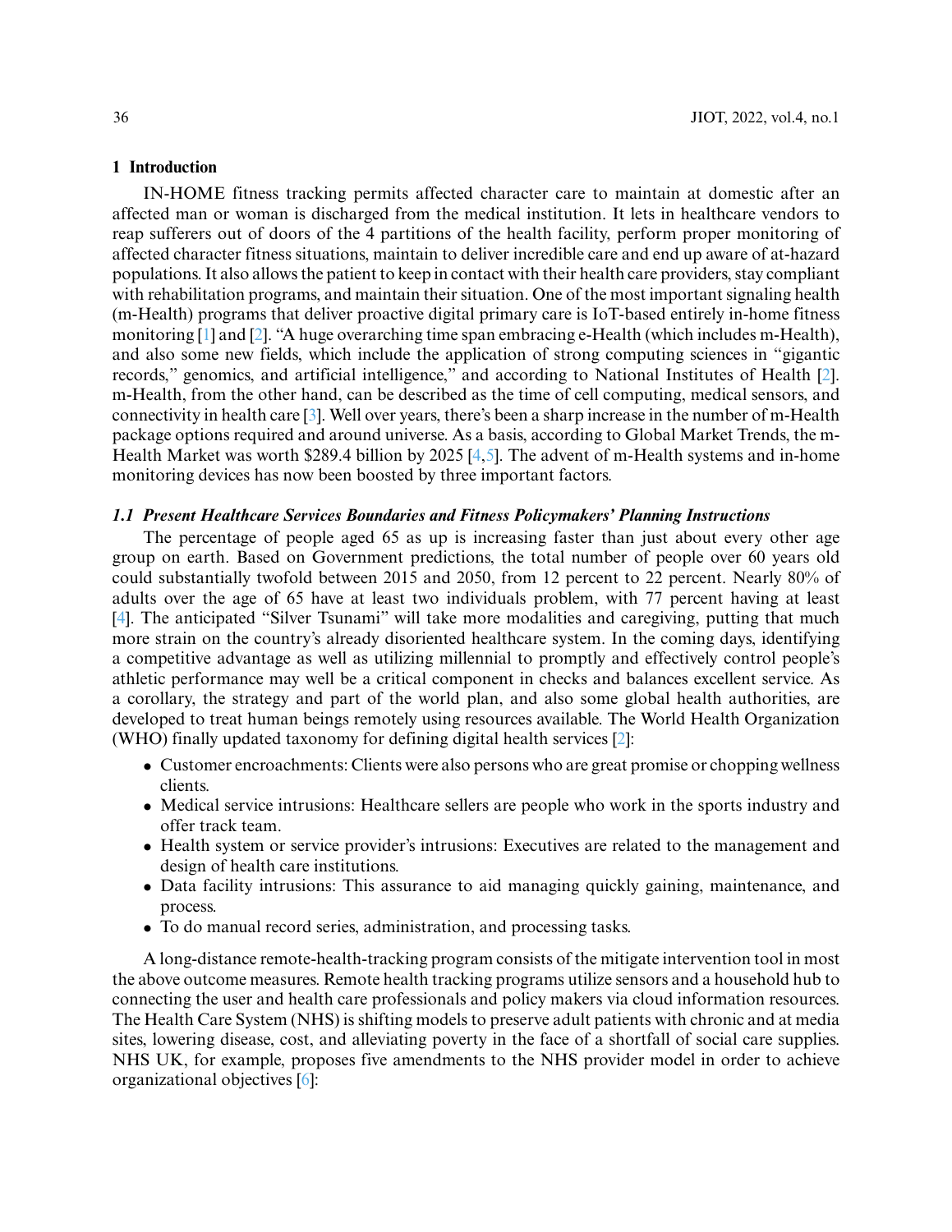- Improvement out of hospital carefulness: To dissolve the ancient divide between number one and network health offerings.
- NHS redesign: To lessen strain on emergency offerings at hospitals.
- Enabling patients and adapted care: Patients to get extra control over their fitness.
- Numerically empowered care: To be part of the primary and outpatient care pathways throughout the NHS.

The far-flung mobile healthcare applications are both an easy jet of these 5 most critical sensible adjustments to the health organization version. Above it indicated "out of cloister" treatment, reduced emergency medical effective to treat, custom built digitally allows treatment, and blanketed care global way can't exist without the use of distant intrusion prevention applications. Certainly, one of the reasons for its popularity m-Health market is the rapid growth interest in molecular diagnostics and personal care [\[5\]](#page-18-2).

# *1.2 The Advances Inside the Underlying Permitting Technology in Terms of Cellular Telephone Abilities, Wireless Communications, Sensors, Wearable's and IoT Architectures and Protocols*

Because with the enormous popularity of handsets and the cheapness of m-Health training, it is a sustainable financing option everywhere from over world, in 2017, it is forecasted that 500 million new smartphones from China and India will have reconnected toward the internet, the world's closest friend [\[5\]](#page-18-2). The Internet of Things (IoT) is an incredibly quickly IT revolution that has been triggering a paradigm shift in a number of companies, especially healthcare. "Internet-of-Things" is a time period that can then be classified as "an umbrella key-phrase to cowl numerous elements associated with the extension of the Internet and the Web into the bodily realm, by using the good-sized deployment of spatially dispensed devices with embedded identification, sensing and/or actuation capabilities, to allow a whole new elegance of applications and services" [\[7\]](#page-18-4). Due to the extreme evolution of industrial verbal and non-verbal protocols primarily designed for IoT devices, such as NB-IoT, Lora Wan, or Sioux, such services will grow and grow. Meanwhile, rapid innovations in IoT communication infrastructure, including 3 GPP fashionable (5G IoT), are ideally equipped to deliver low-power, low-data-price, and diverse coverage cellular connections to numerous forms of IoT devices [\[8\]](#page-18-5). The adoption of energy scientific gadgets (e.g., blood pressure sensors, glucose units, temperature monitoring, comparison with standard measurements, and so on.) has expanded.) and wearable sensors (to diploma e.g., ECG, accelerometer, SPo2, Heart charge, and so on..), with functions focusing on low energy, small duration, portability and clean to place on and use. Wearable sensors have expanded in the form of cosmetics (e.g., bands, jeweler), clever textiles, body implants, and frame insertions across time (e.g., Insulin pumps, pacemakers). And with breakthroughs in smart technologies, improvements in the shape of clever Doug, clever garb, or e-material, which are thought up of sees an opportunity fabric that is bonded to or woven together, have been made. Outstanding advances in close to zero and bioelectronics, nanotechnology, and materials have contributed to the development of implantable instruments and diagnostic applications for concise overview and recording. Countless heartbreaking incidents have now been resolved in the manner of this development, which would include sensor scale, battery life, and the development of stretchable and body virtual gadgets that can incessantly and unobtrusively measure social commentary and medical and biological clinical signs without any maximum to the man or woman's ever other d Wi-Fi transceivers modalities, including Bluetooth, Zig bee, infrared, radio-frequency recognition (RFID), Wi-Fi, and reasonably close conversation (NFC) communication, are also used to connect clothing technology. Smart watches with that kind of technologies can communicate to astonishing smart gadgets (such as a telephone) to provide much further forecasting and supervision for optimal nutrition [\[9\]](#page-18-6).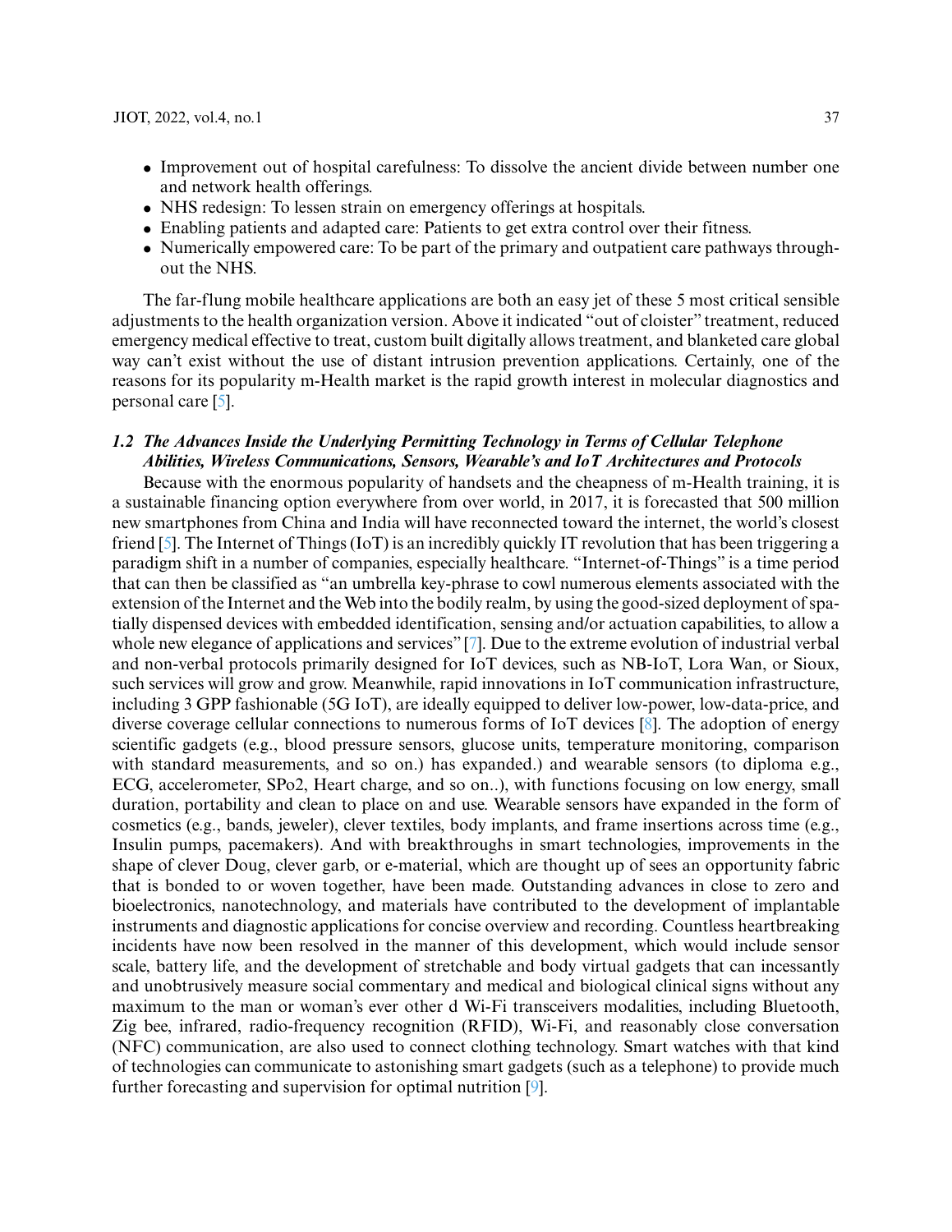# *1.3 The Mentioned Proof at the Benefits of m-Health Programs in Phrases of Nice of Care and Reduction of Price*

In-home wellness antivirus scans have progressed in current history, cover a wide variety of patient care. They strive to send more environmentally sustainable and robust healthcare options, resulting in greater quality of life and a lower price. There has been a strong hit in the made on the basis of m-Health mobile phone packages focusing on a variety of ailment three much further supervision and willpower, assisting patients help regulate their chronic illnesses that permitting adult education. It is in country's best interests to be energized through contaminating avoidance, health awareness, and adaptive energy of mind [\[5,](#page-18-2)[10,](#page-18-7)[11\]](#page-18-8). However according [\[12\]](#page-18-9), an approximated 7.1 million patients were directly linked to health surveillance equipment in 2016, resulting in a £7 trillion (over five years) savings for the NHS as a result of lower bed blockading and need-much-less consultations. Due to the above mentionedobvious benefits of clinical decision support, it gives patients peace and quiet that their conditions (e.g., heart rate, body temperature, SPo2 stages, and sleep quality) are already being monitored, and health issues and associated symptoms can be triggered to alert their own medical professionals [12 In instance, one survey concluded that the present surveillance of persons with congestive heart heart failure resulted in lower hospitalized expenses and accelerated mortality [\[13](#page-18-10)[,14\]](#page-18-11). A meta-analysis of publications on the usefulness of m-Health interventions for diabetic found that, on average, over the time of a year, m-Health advanced recording glycemic control (HbA1c) in comparison to the traditional care by much more than zero. For people with diabetes, it would be as great as 8%, while for t1dm, it's as low as 0%. For anyone with type one diabetic, the same or more as 3% [\[11](#page-18-8)[,15](#page-18-12)[,16\]](#page-18-13). Section III identifies the primary demanding situation's and destiny guidelines in growing successful IoT in-home healthy-ness tracking structures that would scale up and result in a fulfillment deployment in country wide healthcare services. Section 4 concludes the paper with a summary.

#### **2 Current Advances in Iot Technologies and Services for In-Home Health Monitoring Applications**

Among the most major boosters of in-home health tracking sensor form is the Internet of Things. The building industry blocks of IoT in-home intrusion prevention architecture are depicted in  $[17-22]$  $[17-22]$ [Fig. 1.](#page-4-0) The meaningful modules of such architectures, along with their interactions, are portrayed in [23[–52\]](#page-19-0) [Tab. 1.](#page-4-1) Different modules will be included in the computer's cloud hub (storage server, character-istic extraction module and choice manual tool). The patient hub is in responsibility of connections with the medical scribe, silks and sensors, and also the conveyance of the affected person's primary indicators and signals to the receiver of the treatment regimen. Healthcare professional portal bundles facilitate patient therapy by allowing collaboration with scientific staff. The communication between many of the clouds hub and other persons useful tool with the affected woman's and healthcare expert's hub in Asic in-home healthcare monitoring is done across an interoperable and storage Services Connectivity API (e.G. Based mostly on RESTful internet services). There has been a major upsurge of such apps for long term illness self-management (e.g., diabetics and cancer), prescription commitment (Smart tablets), assistive lifestyle (Parkinson and mild cognitive conditions), amongst other uses. In the table below, I provide one synopsis of a selection of such uses. It contains a brief summary of the structures, their merits, and a list of the sensors utilized in the detection systems [\[53–](#page-19-1)[55\]](#page-20-0). As shown in [Fig. 2,](#page-7-0) the design of IoT-based completely in-domestic healthcare monitoring generally comprises five regulatory authority IoT generations. The three subs, which are influenced by all those technology innovators, represent modern developments in IoT generating and offering for in-home fitness surveillance systems.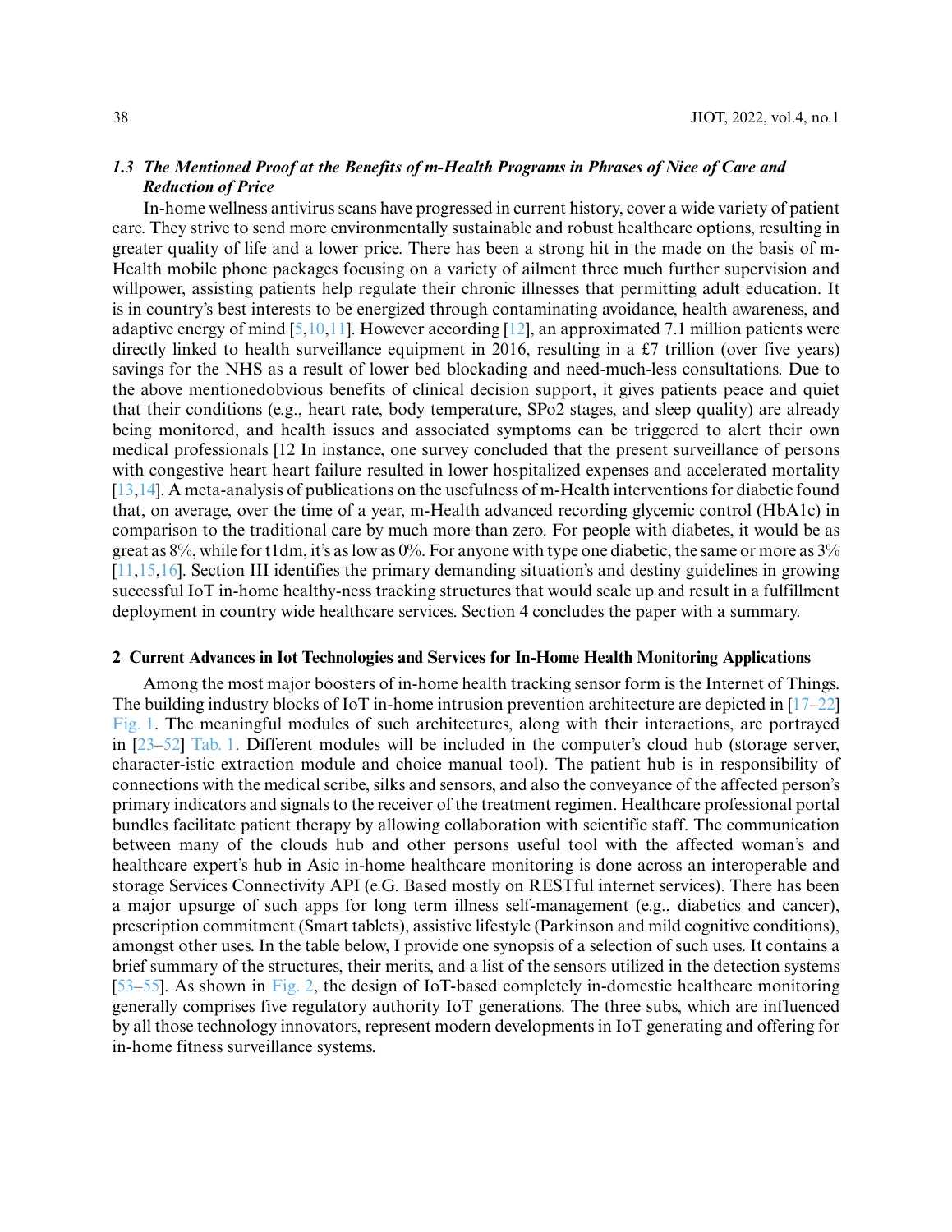

**Figure 1:** IoT based in-home remote monitoring system architecture

<span id="page-4-0"></span>

| IoT In-home<br>application                                                                                    | Sensor type                                                                                                                                                                                  | Description                                                                                                                    | Advantage                                                                                                                                                                                                                                                                    | Photo                              |
|---------------------------------------------------------------------------------------------------------------|----------------------------------------------------------------------------------------------------------------------------------------------------------------------------------------------|--------------------------------------------------------------------------------------------------------------------------------|------------------------------------------------------------------------------------------------------------------------------------------------------------------------------------------------------------------------------------------------------------------------------|------------------------------------|
| <b>WELCOME</b><br>system-COPD<br>with<br>comorbidities<br>integrated care<br>management<br>system $[14,39]$ . | Spirometer,<br>Glucose meter,<br>BP, Weight scale,<br>temperature<br>sensors and<br>wearable vest that<br>include heart rate.<br>ECG, ETT,<br>accelerometer and<br>SP <sub>o</sub> 2 sensors | Wearable and<br>cloud computing<br>to support<br>integrated care<br>management for<br>COPD patients<br>with co-<br>morbidities | To manage the<br>COPD condition<br>to give early<br>detection of<br><b>COPD</b><br>complications<br>(potentially)<br>reducing<br>hospitalizations)<br>and the<br>prevention and<br>mitigation of<br>comorbidities<br>(Heart Failure,<br>Diabetes, Anxiety<br>and Depression) |                                    |
|                                                                                                               |                                                                                                                                                                                              |                                                                                                                                |                                                                                                                                                                                                                                                                              | $(C_{\alpha n} + \cdots + \alpha)$ |

<span id="page-4-1"></span>**Table 1:** Examples of M-health and assisted living sensors and applications

(Continued)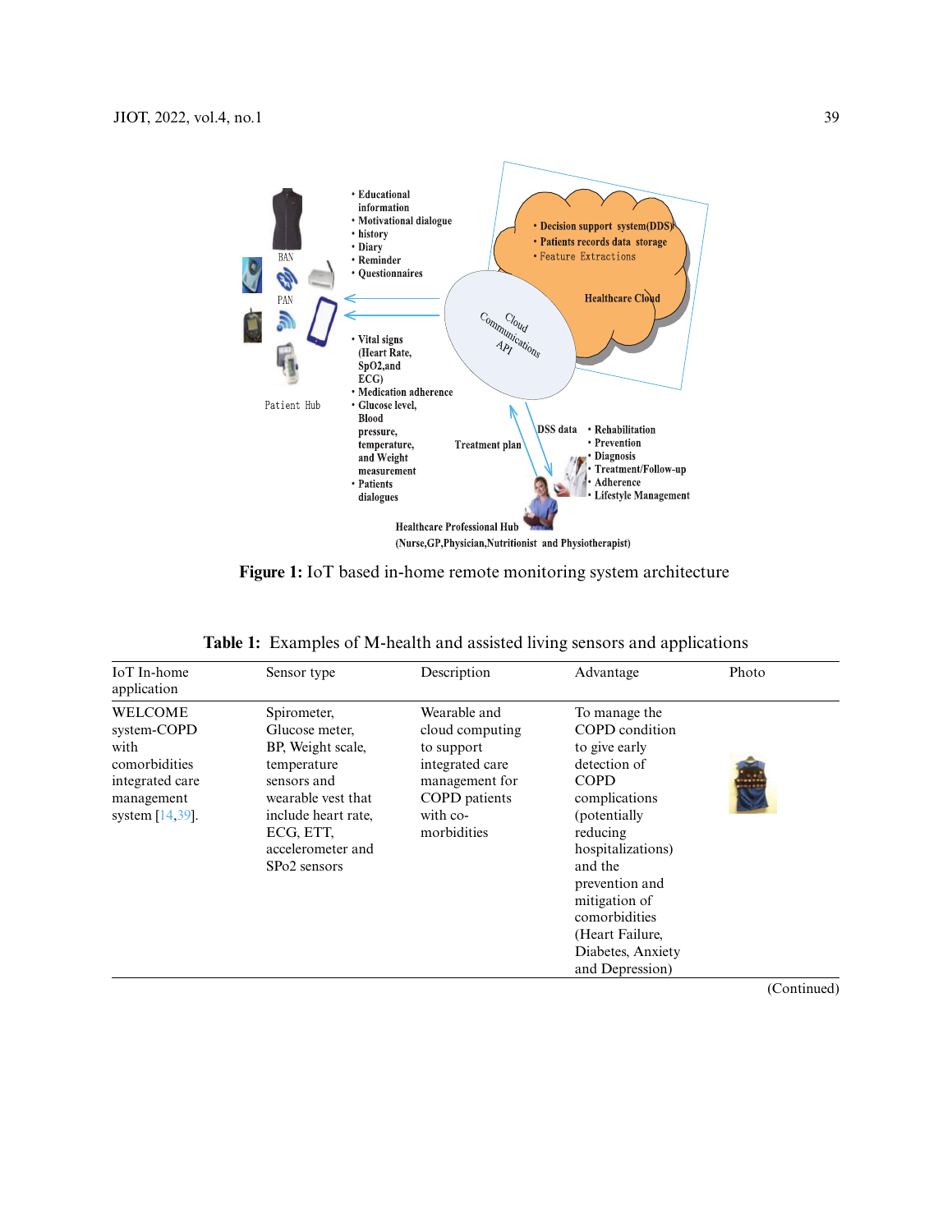|                                 | Table 1: Continued                                                                                              |                                                                                                                                                                                                                                                                  |                                                                                                                                                                                                     |       |  |  |  |  |
|---------------------------------|-----------------------------------------------------------------------------------------------------------------|------------------------------------------------------------------------------------------------------------------------------------------------------------------------------------------------------------------------------------------------------------------|-----------------------------------------------------------------------------------------------------------------------------------------------------------------------------------------------------|-------|--|--|--|--|
| IoT In-home<br>application      | Sensor type                                                                                                     | Description                                                                                                                                                                                                                                                      | Advantage                                                                                                                                                                                           | Photo |  |  |  |  |
| Smart Pill [53]                 | Ultra-thin HPMC<br>capsule with an<br>embedded<br>ingestible wireless<br>sensor, powered<br>by stomach fluid    |                                                                                                                                                                                                                                                                  | For painless drug<br>delivery, injectable<br>drugs are<br>converted into<br>pills, The pill<br>positions itself to<br>inject the drug<br>into the intestinal<br>wall                                |       |  |  |  |  |
| Asthma<br>monitoring [54]       | Breath sensor that<br>measures levels of<br>nitrogen<br>monoxide, audio<br>recorder, mobile<br>app connectivity | It is made for<br>monitoring<br>asthma patients<br>and collecting<br>data for a period<br>of time in the<br>patient's own<br>home, by<br>ambulatory<br>recording<br>(nocturnal<br>wheeze, cough)                                                                 | It is useful for<br>doctor in their<br>design of<br>treatment plans of<br>asthma by<br>knowing the<br>respiratory<br>function of the<br>patients over a<br>period of time.                          |       |  |  |  |  |
| Skin cancer<br>detection [55]   | Ultraviolet<br>detector/sensor                                                                                  | It is a wearable<br>warning device<br>that measures UV<br>radiation level<br>which is the most<br>important<br>environmental<br>factor in<br>developing skin<br>cancer                                                                                           | The sensor can<br>accurately<br>measure the UV<br>dosage absorbed<br>by skin,<br>distinguishing<br>between UVA and<br>UVB (which cause<br>different types of<br>damage) and gives<br>early warning. |       |  |  |  |  |
| Breast cancer<br>detection [56] | Sports bra-bice<br>material encased<br>with sensitive<br>heart sensors                                          | It detects small<br>changes in<br>temperature in<br>breast tissue, The<br>self-checking bra<br>is warm close to<br>the body, the<br>collected data are<br>sent by IOT and<br>analyzed by AI,<br>results of which<br>are then sent to<br>the user's<br>smartphone | This smart bra<br>can detect<br>abnormalities<br>with a 90% and<br>higher accuracy<br>rating in women<br>of old ages.                                                                               |       |  |  |  |  |

**Table 1:** Continued

(Continued)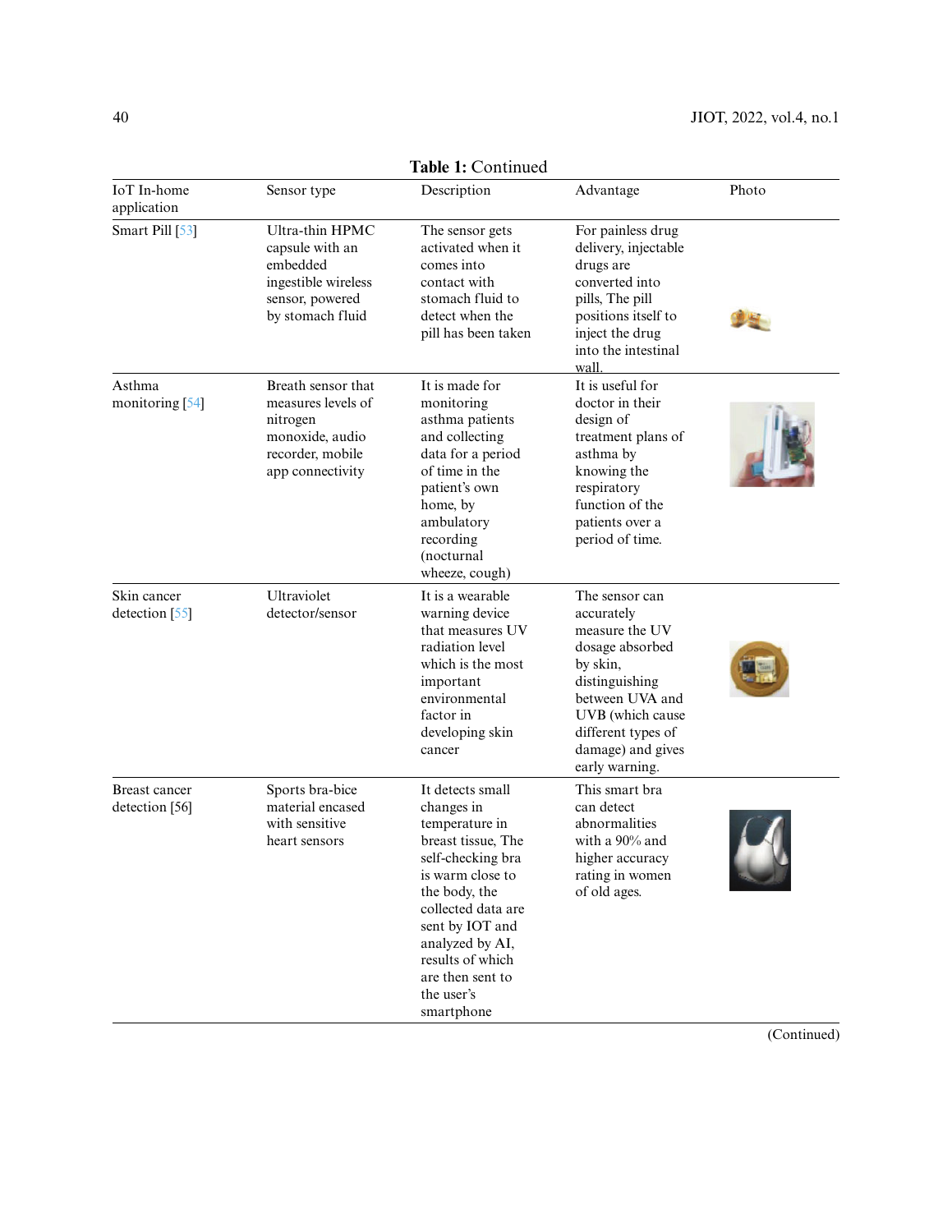# JIOT, 2022, vol.4, no.1 41

|                                                                                                  |                                                  | Table 1: Continued                                                                                                                                                                                                                                                                            |                                                                                                                                                                                                                                  |        |
|--------------------------------------------------------------------------------------------------|--------------------------------------------------|-----------------------------------------------------------------------------------------------------------------------------------------------------------------------------------------------------------------------------------------------------------------------------------------------|----------------------------------------------------------------------------------------------------------------------------------------------------------------------------------------------------------------------------------|--------|
| <b>IoT</b> In-home<br>application                                                                | Sensor type                                      | Description                                                                                                                                                                                                                                                                                   | Advantage                                                                                                                                                                                                                        | Photo  |
| Cancer biomarker<br>in urine detection                                                           | Chip-based sensor<br>with an integrated<br>laser | It detects very low<br>levels of a cancer<br>protein biomarker<br>in a urine sample                                                                                                                                                                                                           | This new<br>technology is<br>more sensitive<br>than other designs<br>and could lead to<br>noninvasive and<br>inexpensive ways<br>to detect<br>molecules that<br>indicate the<br>presence or<br>progression of a<br>disease.      |        |
| Closed-loop<br>Blood glucose<br>sensor, electronic<br>insulin delivery<br>insulin pump<br>$[58]$ |                                                  | It acts like an<br>artificial pancreas,<br>this closed-loop<br>system<br>automatically<br>delivers insulin to<br>people with type 1<br>diabetes, in<br>response to the<br>glucose levels of<br>people with type 1<br>diabetes, it allows<br>users to customize<br>their diabetes<br>treatment | It automatically<br>adjusts the users"<br>insulin levels at a<br>basal rate, to keep<br>blood sugar levels<br>steady.                                                                                                            |        |
| Coagulation tester<br>$[59]$                                                                     | Highly sensitive<br>optical sensor               | It measures the<br>user" ability to<br>clot, and how long<br>it takes to clot, It<br>help the user to<br>self-assess the risk<br>of excessive<br>bleeding or<br>developing<br>clots(thrombosis)<br>somewhere in the<br>blood vessels                                                          | Early detection<br>helps save lives<br>because whenever<br>such clots form,<br>they can travel<br>through the<br>bloodstream to<br>the heart, lungs,<br>or brain. This can<br>cause a heart<br>attack, stroke, or<br>even death. | $\sim$ |

**Table 1:** Continued

(Continued)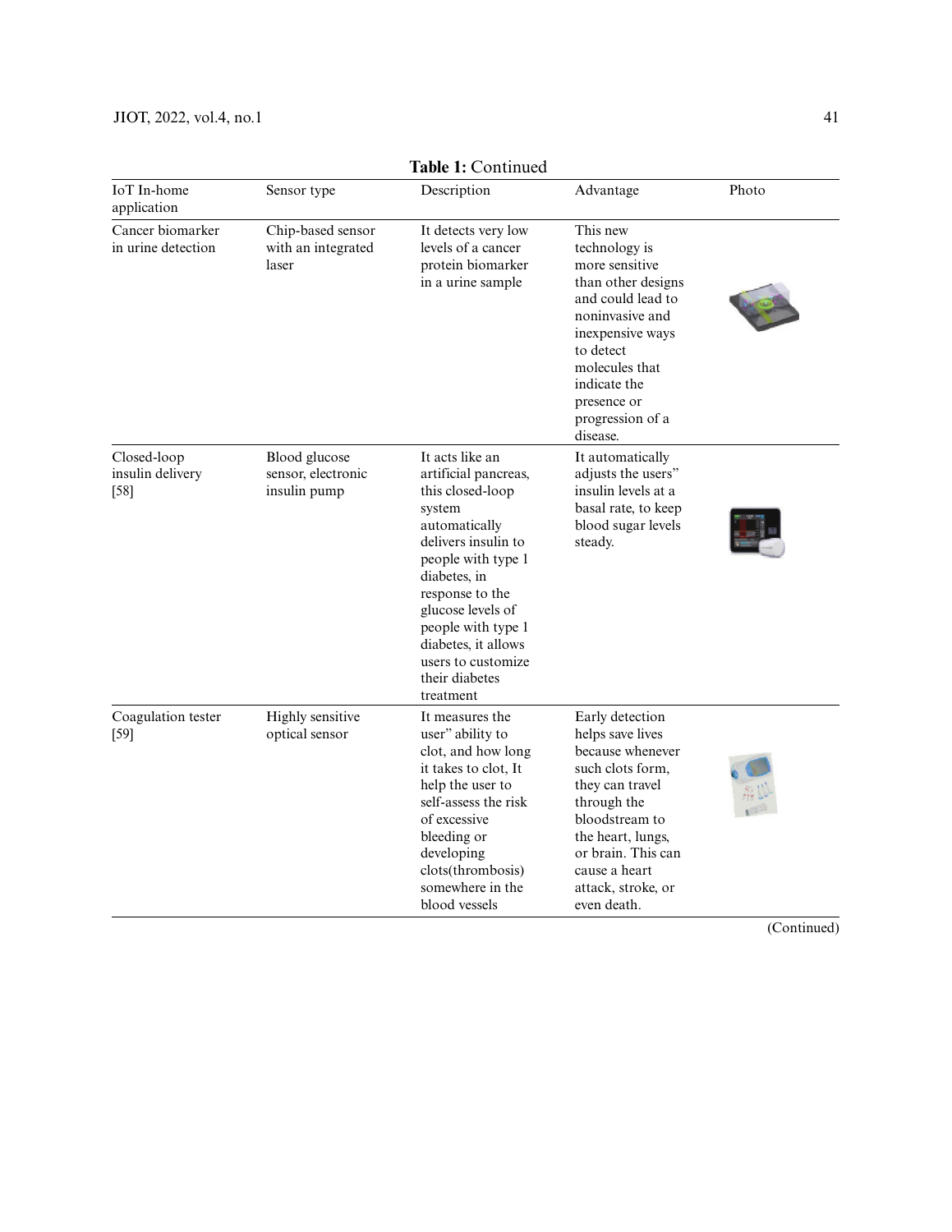| IoT In-home<br>application                                  | Sensor type                                                                                                                                           | Description                                                                                                                                                                                                   | Advantage                                                                                                                                                                                                                       | Photo |  |
|-------------------------------------------------------------|-------------------------------------------------------------------------------------------------------------------------------------------------------|---------------------------------------------------------------------------------------------------------------------------------------------------------------------------------------------------------------|---------------------------------------------------------------------------------------------------------------------------------------------------------------------------------------------------------------------------------|-------|--|
| Depression<br>monitoring [60]                               | Smartphone:"<br>Acceleration<br>sensor, GPS<br>sensor.<br>microphone<br>Wearable inertial<br>sensors-<br>accelerometer,<br>gyroscope, sweat<br>sensor | Wearable devices<br>and smartphone<br>are used to<br>together as<br>multi-modal<br>approach to assess<br>and monitor sleep<br>for patients who<br>are in depressive,<br>anxiety, or<br>psychotic<br>disorders | It promotes<br>long-term<br>adherence,<br>enabling<br>monitoring for<br>adaptive and<br>personalized<br>systems, which<br>helps to predict<br>risk/relapse sleep<br>problems and<br>depression.                                 |       |  |
| Parkinson's and<br>Alzheimer<br>diseases<br>monitoring [61] | Behavior sensors,<br>RGB-D camera<br>(for gait analysis),<br>wearable pressure<br>sensor and<br>microphone (for<br>verbal<br>monitoring)              | This system<br>measures and<br>assess<br>bradykinesia and<br>freezing of gait,<br>mainly those<br>symptoms that<br>can be picked up<br>by inertial sensors,<br>and sensitive<br>wearable sensors              | It is a self-care<br>strategy that can<br>help patients<br>suffering from<br>Parkinson's.<br>Doctors will<br>receive a fuller<br>views of the<br>behavior<br>disorientation<br>hence better<br>treatment plan<br>could be made. |       |  |





<span id="page-7-0"></span>**Figure 2:** Key technologes for IoT based In-home health monitoring systems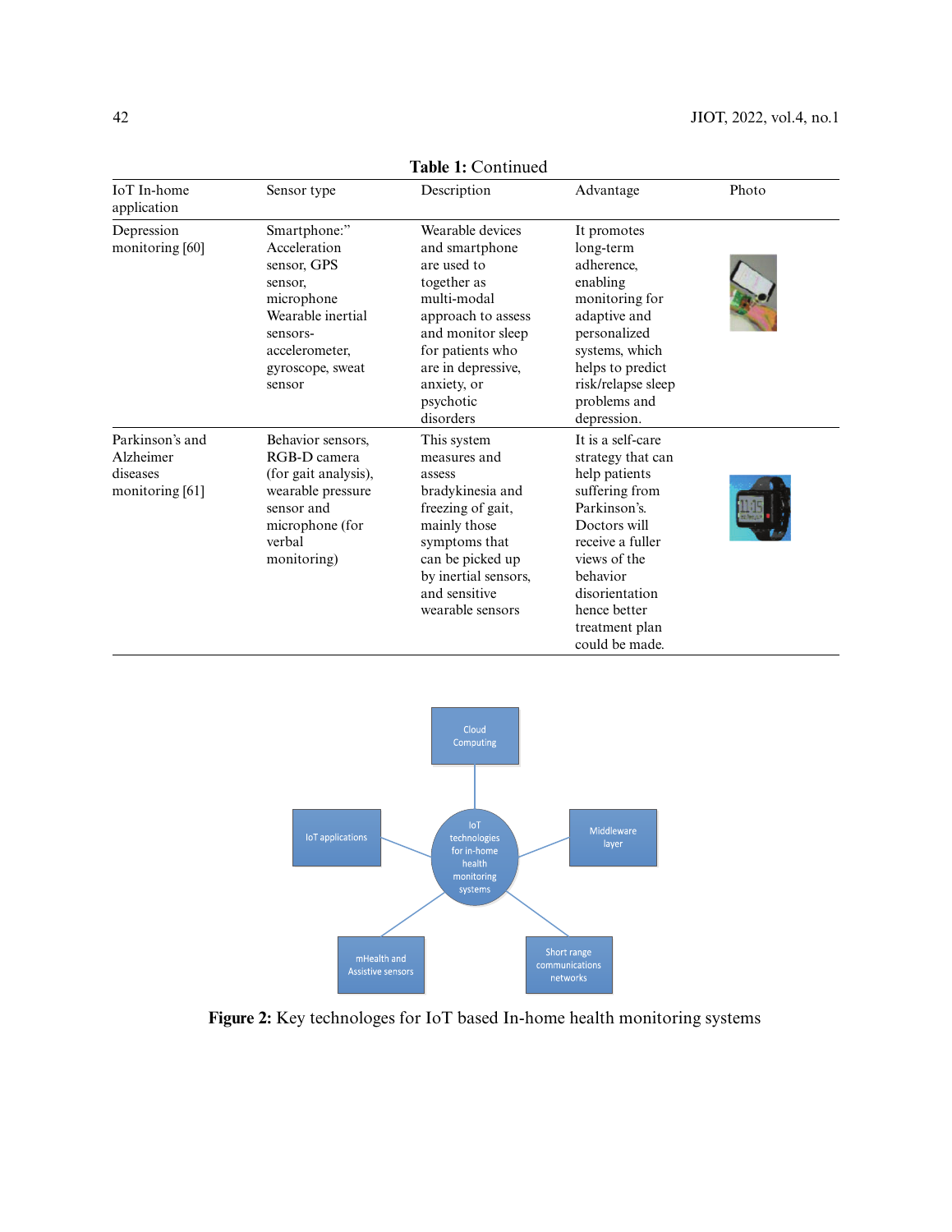#### *2.1 M-Health and Assistive Sensors*

All of those are sensitive and non-sensors that are used to identify biomedical symptoms and variations in the living arrangement. Biomedical indications are determined by a person's lifestyle, as well as social, intellectual, and intellectual contexts (e.g., Diabetes, COPD, Cancer and highbrow disorder). Some factors, such as blood glucose, blood stress, temperature, ECG, and weight, must be managed in such scientific conditions. As both a response, there is a desire for sensors to monitor these circumstances. For the living arrangement, it is look at what people want in the assistive habitation period, such as personal alarms, sensor mat, virtual video cameras, and so on. To allow com-medications of the measured sign with the surrounding worldwide, those sensors are associated with Wi-Fi communications modalitieswhich include, RFID, NFC, Bluetooth and BLE, Wii and Zig bee. The various IoT protocols can be illustrated in [Fig. 3.](#page-8-0)



**Figure 3:** IoT protocols in terms of range and data rate

<span id="page-8-0"></span>[Tab. 1](#page-4-1) contains a list of devices connected that also are deployed in either a range of ailments disease prevention, adhering, and eased ageing schemes. The overwhelming majority of these sensor and instrumentation is fella, with records networking regulations in order to manage portability and packet connectivity. Electronic Healthcare Data (PHD) ISO/IEEE 11073 and oneM2M are 2 cases of such standards

#### *2.2 Shortest-range Communication Networks*

Wireless sensor networks (WSN) and Personal Area Networks (PAN) are used to represent shortrange communications systems throughout this dialogue: WSN stands for Wireless Sensor Network, and it is a network formed up of unique of clearly defined instruments that could expose special fitness situations and/or assisted living variables. It may be referred to as Wireless Personal Area Network in the case of equipment that will only be worn by persons (WBAN). PAN is a network that allows instruments and data using wireless networks, such as telephones, to talk using particular telecom such as Bluetooth, BLE, WI, and other protocols. It is related to the fact that alterations are inevitability. BLE, for example, is sufficient to provide records for sensory indicators which include SPo2 sign over a bad online connection of 0. 5 Hz [\[16\]](#page-18-13). Deny the reality that the speed of 25 lead ECG can exceed 500 Hz, Wi-Fi

Latest procedures, and even as NB-IoT, LoraWan, and Sigfox, are specifically intended for IoT devices, They're built in using low significant networking (LPWANs), which enable the connectivity of a massive number of devices at a low bit rate, power efficiency, and low coffee cost. The IEEE 802.15.6,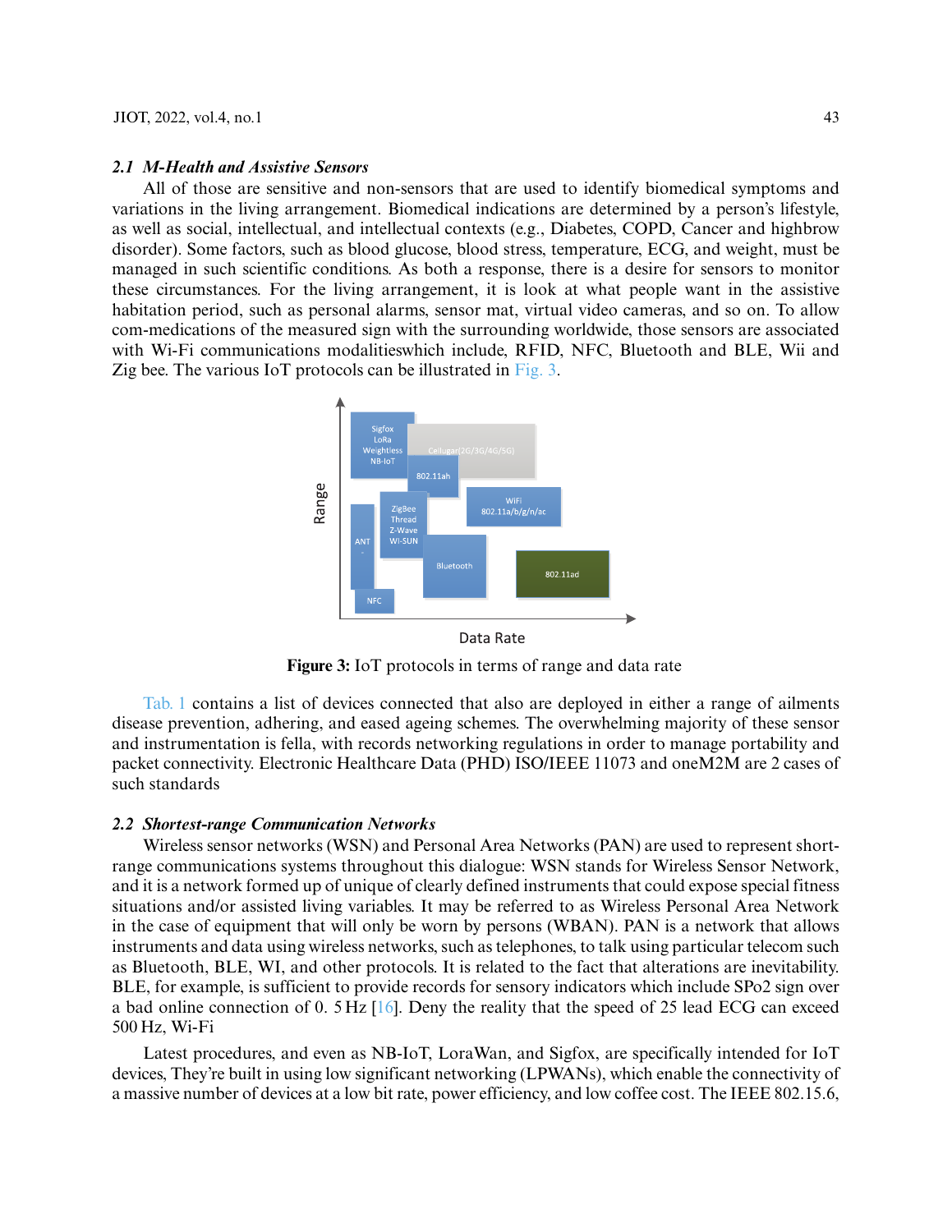in particular, is a wi-fi framed region community (WBAN) well-known advanced for improved health monitor, which facilitate information rates over time as 10 Mbps, a range of  $1-2$  feet, low strength, and high Reliability [\[19\]](#page-18-16). Its most significant advancements in IoT communications network are the current 3GPP ultra-modern development of (5G IoT) to provide limited, malicious websites. And Cell phone interconnections different IoT devices providing wide-area coverage [\[8\]](#page-18-5). This encompasses both direct 3GPP connections and indirectly non-3GPP connections via wide band IoT (NB-IoT). Every uplink and download for NB-IoT must have a programmer of one hundred twenty kHz. A diverse bridge incorporating a decreased massive-region network (LPWAN) and mobile networks via relay individual system (UE) seem to just be a possible desire to handle non-3GPP, 5G IoT connectivity [\[8\]](#page-18-5).

#### *2.3 Middle-ware Layer*

It's a class of business software that helps connect to data streams from sensor devices on one end to cloud services but at the other. The evidenced-based of the client machine with that is it creates the overview of the underlying sensors. The new system collects signal and transmit that to the cloud infrastructure, acting as a gateway between the clouds and fully featured. The link layer is widely adopted in a consistent system that helps communications with any sensing unit or the run like any code with little settings [\[20\]](#page-18-17). A son controller enhances project implementation with solutions of different between smart systems as well as an arithmetic logic unit [\[21\]](#page-18-18). In this other meaning, midstream is a virtualization technology that encapsulates some of the infrastructure for mobile terminals and tools. By developing and supplying premium services with software predicated on the composite of available device attributes, gateway solutions offer actual smashups  $[21]$ . The following must be considered characteristics for a middleware layer:

- It has to manual interoperability to resource multiple heterogeneous devices.
- It should offer an excessive-stage API to access the offerings that summary the underlying gadgets.

The available studies contain several of the research initiatives aimed at creating middleware solutions for IoT packages of various nodes. The basic purpose of most contemporary middleware frameworks and research projects became to include a uniform form layer framework to support the critical needs of the many fields. Most of these efforts have now been appreciated for their combining with existing middleware. MOs den, for examples, is a middleware tool that captures telemetry of outside sensors along with internal detectors on smart phones and uploads it to the GSN (Global Sensor Network) gateway UBIWARE, provides an operative software middleware for detecting and monitoring in certain equipment as inputs, then integrating them as supplements to financial projections. It's developed on the JADE (Java Agent Development Framework). It shows the help as a Sql software system agent that monitors the aid and supports interchange with globally unique elements. Each agent has a behavioral model that defines the agent's functionality and is described in the Scientific Agent Programming Language, a UBIWARE exact principle entirely semantic (SAPL). UBIWARE middleware is targeted greater on systems that might guide a couple of marketers to manipulate property. HYDRA, which has now been merged into Link smart, is a ship concept entirely middleware. It is advantageously aid-aware, and therefore it better hosts its Terminal Emulator problems on more advanced robots classified as Hydra-enabled devices. The Hydra population is attached to the constrained less expensive gadget via a proxy that web applications source connections to obtain access to a tool. Each Wraith instrument provides with spoken sensing and can act as a portal by hosting http proxy. Many EU projects do use HYDRA pick, including M actually, inCASA, ebbits, MASSIF [\[23\]](#page-19-4), SEEM Pubs, and SEAM4US [\[24\]](#page-19-5). HYDRA's openness, on the other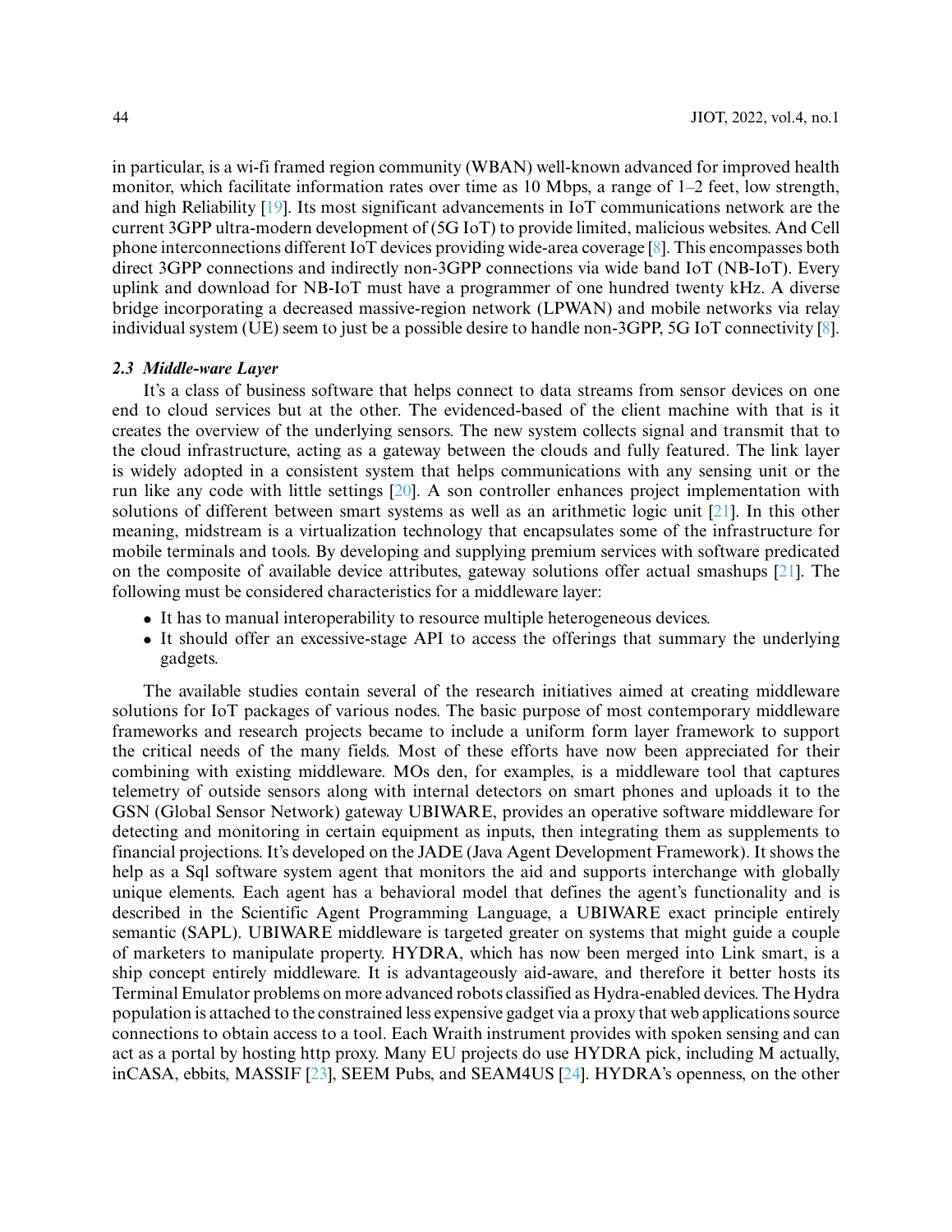contrary, is constrained on Health Device Profile (HDP) devices [\[25\]](#page-19-6). Secondly, HYDRA doesn't quite consider the fact of REST allows customization.

My health assistant  $[37]$  is a tournament text Middleware design. It was developed to save time  $\&$ water while obtaining and consolidating data from a wide range of BAN monitor and secondary sensor systems. Open IoT middleware, an EU FP7 project, intends to allow IoT construction based solely on application software computing delivery edition. It sticks to HTML principles and delivers a Restful net service asset basis. So, it employs W3C Semantic Communication Infrastructure (SSN) for sensors description and IETF Application layer (Routing Protocol Protocol) for M2M communication. In order to ascertain a formal review of specific absorption [\[19](#page-18-16)[,38](#page-19-8)[,39](#page-19-9)[,52–](#page-20-0)[55\]](#page-20-2).

A normal impacted by hub platform might well be isolated into two layers: software layer, software layer, and sensors layer, as can be seen in [Fig. 4,](#page-10-0) which is driven either by Web-of-Things (WoT) creative and foresightful. The web server will use the intermediary piece to gather data from sensor layer to transfer that to the cloud. The proposed inter-mediate layer is mostly based on Rest online services, which allows the WoT architecture in the clouds to meet the computational cost that occurs with implementing new front capabilities. This framework treats all ensure new as assets it provides Unified Re-source Signifiers (URIs) for dealing to them over HTTPs, facilitating the application of broadly agreed and verifiable criteria. Those are skills training for any cloud computing for IoT-based in-home fitness remotely communication networks, as per the criteria above:

- Hetero-genetic: To discuss different Wi-Fi protocols, smart sensors, and Applications, the format must be changeable.
- Flexibility: The general practitioner program of an in-home gym long monitoring system must work softly in display specific care attributes all while helping the surgeon's movement at home (e.g., Accomplishing a few smooth domestic sports like gar-dining).



**Figure 4:** Middleware software architecture design

<span id="page-10-0"></span>• Inter-operability: It must be surface and synchronized the captured health information with the cloud.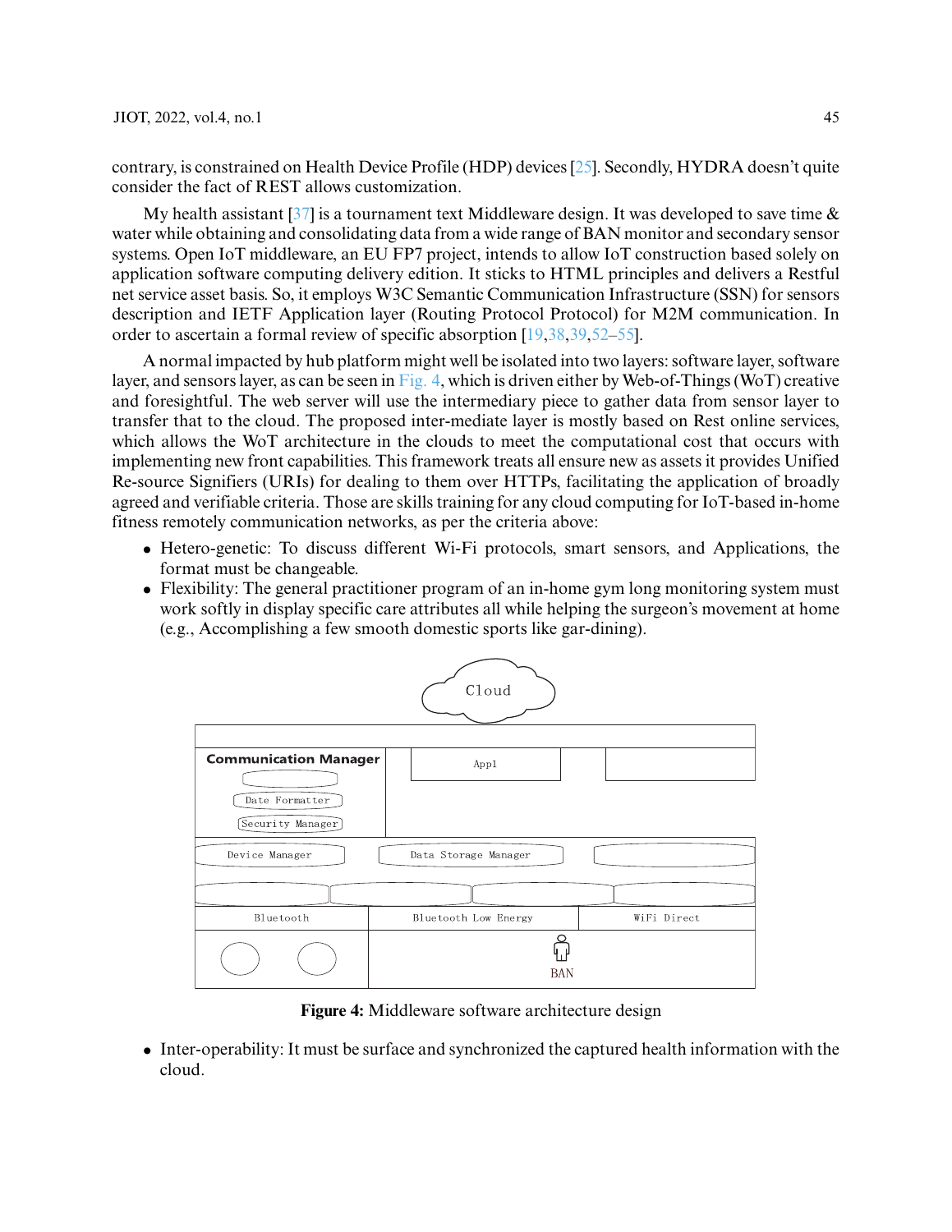- Adaptableness: To dealing with changes in sensor arrangement, the structure should really be creative and innovative.
- Consumer Experience: The much more essential quality standards of the client component of in-home health far off tracking bundles are accuracy and reliability. This is in addition to measures to match the injured man or woman airport's strong accessible and budget.
- Safety: Sufficient protection and secrecy are essential as standardized protocols in any e-fitness platform to steer unique, authenticity, and affordability

# *2.4 Cloud Computing*

Cloud computing has been used in any other sub-gadget of an in-home fitness the furthest detachment. It is a blog fully computing platform that is used to supply; data management that will save compiled input from data Sensor hubs and sensors, workstations to pathway and quantify the data obtained, and practical systems that have used the conducted a study to only provide warning bells and simply accept to enable the availability of, for example–physicians for hospital hospitals [63]. There have been many proposed IoT cloud computing systems, and can be used as Cloud providers (IaaS), Platform as a Service (PaaS), or Software as a Service (SaaS). Table Better approach the most commonly accepted IoT systems along with their key trends. Communication, security, data layout assist, programming language instruction, and data analytics are included on the package. When considering cloud computing, various factors must be taken into considerations, including pricing, availability, deployment type, and system architecture. [Fig. 1](#page-4-0) illustrates an image of cloud technology that is need for an IoT-enabled entirely in-home touch interface. These capabilities may have only been available out of one of the [Tab. 2](#page-12-0) platforms, such as Amazon Web Services. The storage server, the characteristic extraction modules, and the selecting manual mechanism both are part of these cloud providers (DSS). These module deal with hospital data provided either by surrender users" resource. Computing resources are often developed with three key goals in mind: freedom, scalability, and interoperability [\[15\]](#page-18-12). The integration of cloud health record handling regulations, including such H-7 FHIR, to an ongoing interaction across organizations facilitates communication. The fact the new assets can indeed be given to the model sans having to change the clouds connectivity API destinations facilitates scalability. The detailed integrated maintains the surgeon's statistics, bio-indicators, and bio parameters downloaded from the patient hub, as well as health related statistics derived from the patient's evaluation by health workers. The raw signals arriving from the harmed man or woman hub are recovered from the garage by a function extraction module (e.g., ECG). For employment in the screening process, its module extracts a range of high capabilities. The decision guide device (DSS) is designed based totally on semantic net technology (e.g., RDF, OWL) and dynamic regulations to decorate the inference method. Some prevalent capabilities provided by way of both the decision help methodology involve creating alerts, responding positively, and supplying alarms, alerts, and notifications on the level of patients" fitness relying on the patients" extract capabilities.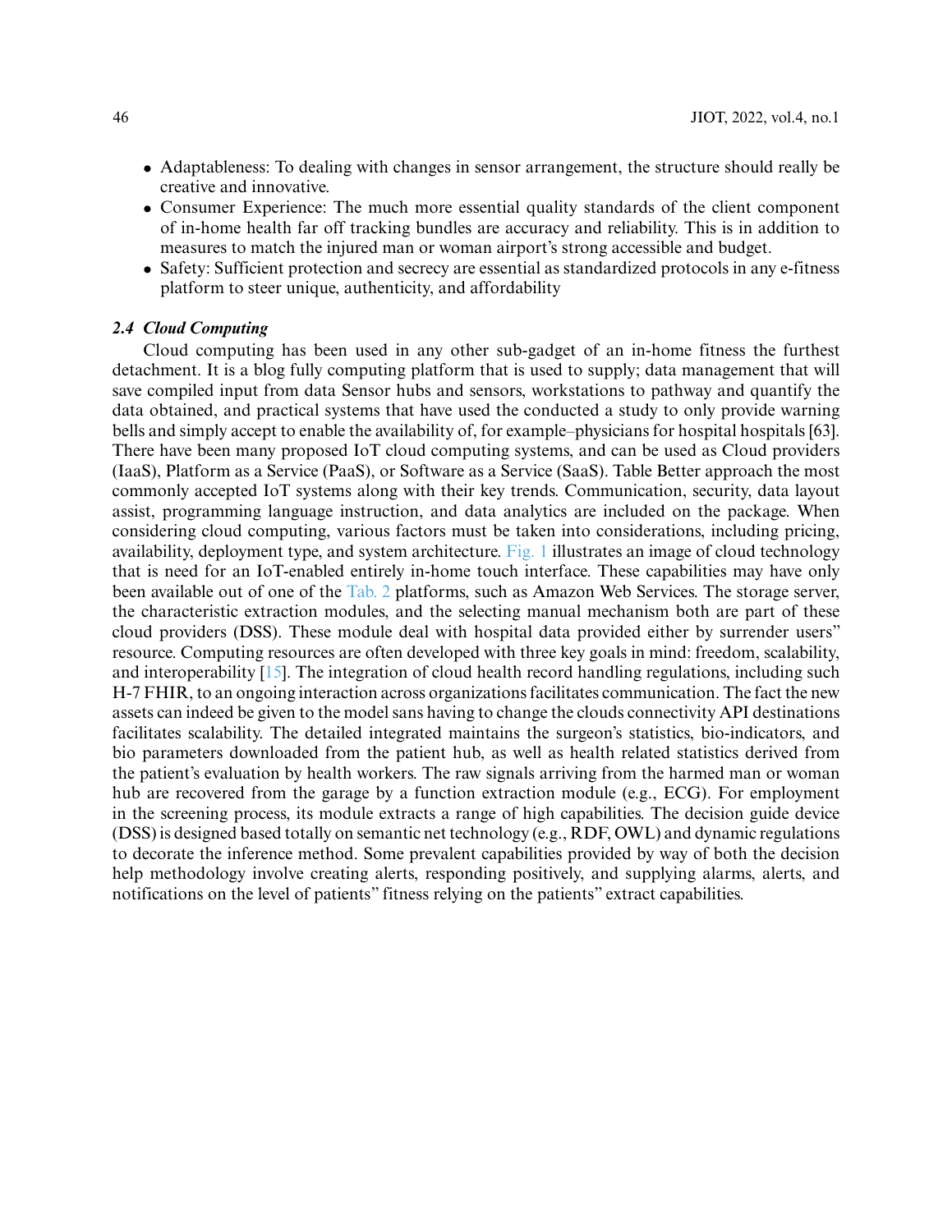<span id="page-12-0"></span>

| IoT platform                 | Common<br>communication<br>protocols (HTTP,<br>CoAP, MQTT,<br>$etc.$ ) | Security<br>(authentica-<br>tion,<br>authorization<br>and<br>encryption) | Data format<br>supported | (platforms<br>have strong<br>analytic<br>capabilities) | Programing<br>languages<br>supported                                      |
|------------------------------|------------------------------------------------------------------------|--------------------------------------------------------------------------|--------------------------|--------------------------------------------------------|---------------------------------------------------------------------------|
| Amazon web<br>services (AWS) | HTTP, MQTT,<br>WebSocket                                               | Encryption<br>Authentication<br>Authorization                            | <b>JSON</b>              | Yes                                                    | C, Java,<br>NodeJS,<br>JavaScript,<br>Python,<br>Arduino,<br>Android, iOS |
| Google IoT<br>Platform       | HTTP, MQTT                                                             | Authentication JSON                                                      |                          | Yes                                                    | Java, .NET,<br>Node.js, PHP,<br>Python, Ruby                              |
| <b>IBM</b> Watson            | HTTP, MQTT,<br><b>REST API</b>                                         | Authentication JSON, CSV<br>Authorization                                |                          | Yes                                                    | C#, C, Python,<br>Java, NodeJS                                            |
| Microsoft<br>Azure           | HTTP, MQTT,<br>WebSocket,<br><b>AMQP</b>                               | Encryption<br>Authentication<br>Authorization                            | <b>JSON</b>              | Yes                                                    | C, .NET, Java,<br>NodeJS, Ruby,<br>Android, iOS                           |
| Kaa                          | <b>MQTT</b>                                                            | Encryption                                                               | REST API,<br><b>JSON</b> | Yes, but not<br>real time<br>analytics                 | Java, $C, C++$                                                            |
| Oracle IoT                   | HTTP, MQTT,<br>CoAP,<br>WebSocket,<br>XMPP, and<br><b>AMQP</b>         | Authentication REST API,<br>Authorization                                | <b>CSV</b>               | Yes, but not<br>machine<br>learning                    | C, Java,<br>JavaScript,<br>Android, iOS                                   |

**Table 2:** IoT cloud computing industrual platforms

# *2.5 IoT Apps*

IoT applications serve as an avenue between the client and the objects. They enable deviceto-device, living organism, and life form communication. They should be capable of providing information easily, just something, and recommend remedies. Many publications analyzed in detail the functionalities of such solutions for Internet-of-things in-home wellness far-flung surveillance for continual disease prevention For illustrate, the authors of [\[52\]](#page-19-0) did a comprehensive overview of the evidence to identify the skills of cell diabetes systems, whereas the scientists of [\[25\]](#page-19-6) conducted a review of the literature to identify the capacities of COPD self-management initiatives. Both projects were completely dedicated to assessing the precept capacities of IoT man or woman programs. The capabilities described in here are examples in chronic cerebra force of will programs:

• Capacity: This is considered device-to-device interaction, and it permits a smartphone's application software application and sensors to talk. Measurements of glucose levels gradient with in diabetics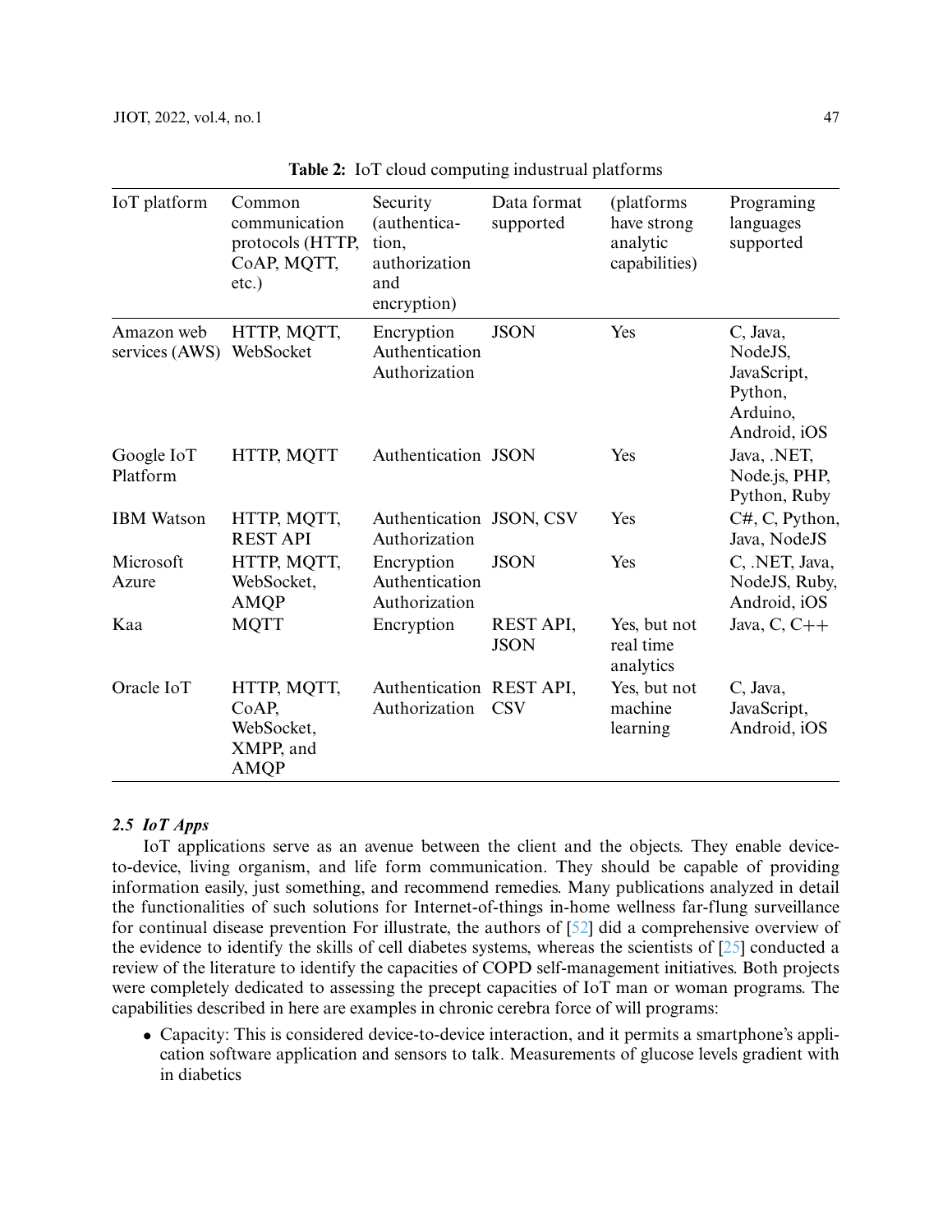- Surveys: This is a tool to human interplay; it permits the gathering of subjective reputation (e.g., Temper) of the sufferers thru talk or verified questionnaires.
- Enlightening: This is a resource for professional communication; it permits you to just provide appropriate education based solely on the objectives of their patients (e.g., Nutrition information training).
- Antiquity: This is a mechanism for social interaction; it provides information from the data received over time.
- Record and prompt: This is a problem for self-engagement; it educates sufferers about both the timetable on their treatment regimen.
- Communications: This is electrical type of communication. E.G. Encouraging naturopathic doctors and patients through "notable
- Medicine Prescribe: This is a resource for professional engagement; it presents, for ex, a list of medications, regular timing, and strength.

# **3 Challenges, Recommendations and Future Directions of Iot Based In-Home Health Monitoring Systems**

As IoT technologies get more available and familiar to physicians and nurses, new challenges are available and continue to be driven by investment capital and research funding by both the government and private sectors. The iot for e-Health looks bright; new features are being integrated into businesses and services. This means of technological advances in ability to trace in hardware, ubiquitous connectivity, and advanced analytics offered by data center statistics technology. E-Health is considered as a daunting challenge Horizon 2020's European Digital Agenda. With the use of e-Health and m-Health, it is potential to save over 100 billion euros in health costs. The market value of all smart wearable's that monitor fitness or well globally is allowed to increase \$12 billion USD by 2022. Recently, a variety of Technology e-Health solutions have arisen, varying form ambient aided staying for infection reduction to medical emergency offering for escape In the near future, a highly integrated in-home wearable fitness system with optimized acute care will indeed be available. While sleep disorder treatment and therapy is not each event, a huge array of IoT sensors must have been in place to facilitate holistic geological and physiological track. IoT performs a critical position in allowing data links from a couple of locations for virtual session in destiny Tele Health. Based on this, a health practitioner and sufferers" session can be equipped with not really lab outcomes, however additionally with the facts of statistics remotely measured while sufferers at home the use of some wearable's and in-domestic far off affected person tracking programs. Using the available statistics and aided via desire useful resource systems that still have get right of access to large information for specific people, the health practitioner could make a higher analysis and offer customized remedy. That very disrupt demographic must have a transformational influence on international level of access, particularly in the area of lowering hospital waste and enhancing diagnosing speed [\[26\]](#page-19-10). The consequences of this dangerous situation, — especially in significant IoT-based absolutely totally several other travel time flung surveillances in the health sector, that justifies facts communication but also switch among these inserted gadgets, are tricky, and they give rise to the many problematic conditions and design research that will be addressed in the future growth of such processes. Totally inhome fitness system based on internet of Things that term "remote monitoring" consists of a network of structures, systems, and sensor that are linked by statistical statistics. It's a solution who allows users to manage statistics and control devices virtually based on your needs the quantity of solutions (QoS) supplied by control panels, and also the satisfaction of end-user demands, affects these characteristics for IoT applications. The IoT challenges and issues are provided in this chapter by connecting them to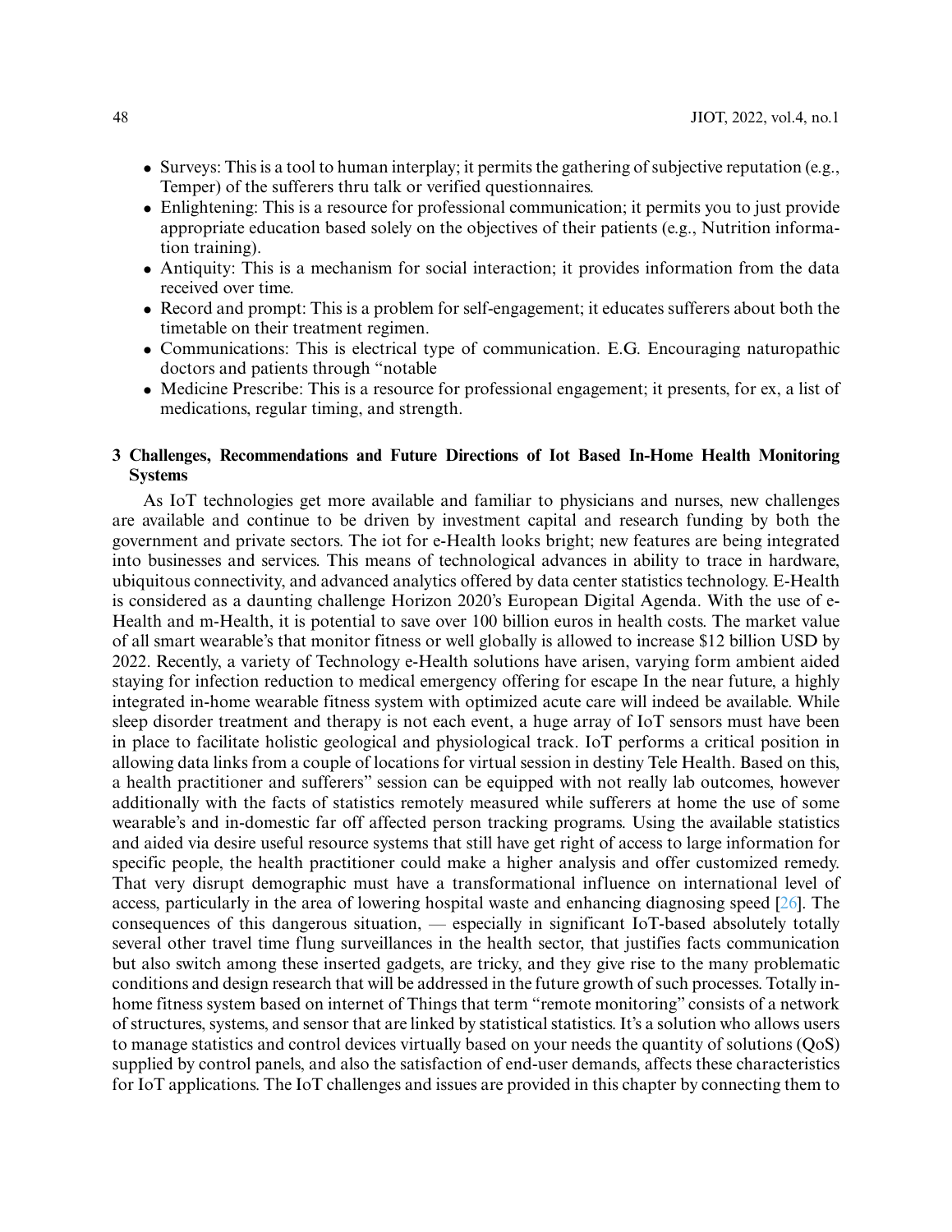IP QoS and planning on giving objectives. There seem to be a variety of amazing attributes which can be used to quantify QoS, and a range of viable Approaches for interpreting QoS metrics in distributed programming already have been suggested. This type of model is ISO/IEC 25010 [\[27\]](#page-19-11) high-quality version ISO/IEC (2010). Sensible steadiness, common ongoing success, compatibility/interoperability, usability, security, protection, modifiability, and adaptability were amongst the QoS methods described Resilience, average national throughput, useful proportion, safety, reliability, and robustness were identified as QoS criteria in IoT architectures by the paintings in [\[28\]](#page-19-12). This report analyzes the subsequent advice and future guidelines that need to be treated in the future adoption of Iot solely based truly in-home exercise far away tracking relying on this QoS list:

### *3.1 Performance, Well-Designed Stability and Trustworthiness*

These QoS indications are offered later part and are suitable to all thread of the IoT form, from a woman's home and health cloud storage. For cloud products, it's considerably more important to ensure that perhaps the cloud computing may handle the maximum expected number of clients without rejecting calls, as well as to discover probable server-side overall quality constraints. This will mean monitoring the reminiscence intake to identify any issues with undesired memory leaking or badly crafted statistical caches.

This comprises the fundamental actual quality, practical robustness, and trustworthiness of the WBAN and WPAN networking in elements of wireless interference from the existence of start with a simple data modality for the individual's household savings (e.g., Wi-Fi, Zig-Bee or BLE that lease the 2.4 GHz ISM band). In opposed to other techniques operate on a same frequency spectrum, W<sub>i-Fi</sub> making use of fine mines and energy, resulting in more interference. Additionally, using such a large data rate for Wi-Fi transmission reduces bandwidth available for these other electronics communications. Wireless interference might occur in irregular or unpredictable access, delays in connectivity/record flipping, slow community speed, and poor picture quality. Many investigations have been performed to identify the cause and impact of coexist concerns in WBAN (IEEE 802.15.6), Wi-Fi, BLE, and IEEE 802.15 [\[52\]](#page-20-3). every other regular overall output measurement that can decrease regular dominant culture and reasonable balance has based on energy Self-Managed. For instance, at the individual away section, semi monitoring perceptions that wearable's must be operational for a longer length of time that might range from hours to days based on the scientific circumstance. This approach drains the power, demanding recharging it, inevitably, deleting the pro method based. Signs and symptoms thought to be caused by Wi-Fi interfering are caused by a low charge cycle. QoS characteristics such as effectiveness and useful stability are critical. Low and overall effectiveness and favorable balances system result in low adoption and appeal among quit-customers [\[29\]](#page-19-2). Such indicators are just something engineers, testers, inspectors, and app developers wish to deal with and treat. It should also subsequently lead to a significant use of such methods and an acceleration of such services with in health industry, due to the higher wellbeing and occasional value, as identified in the contract.

# *3.2 Safety, Confidentiality. Principles and Rule*

Fixing data leakage in IoT design and development is critical for developing take-off as realistic with the use of Rid actually systems in the healthcare industry. To eliminate associated risks and assaults, maintain horrors, security procedures should always be built (privacy with the valuable commodity of layout) at each layer and every piece of the Derived from the work. Many residential and business devices are all being built no made to ensure to verify the safety and horrors aspects [\[30\]](#page-19-13). Manufacturers seek to make sure that the "themes" that make internet of Things and the systems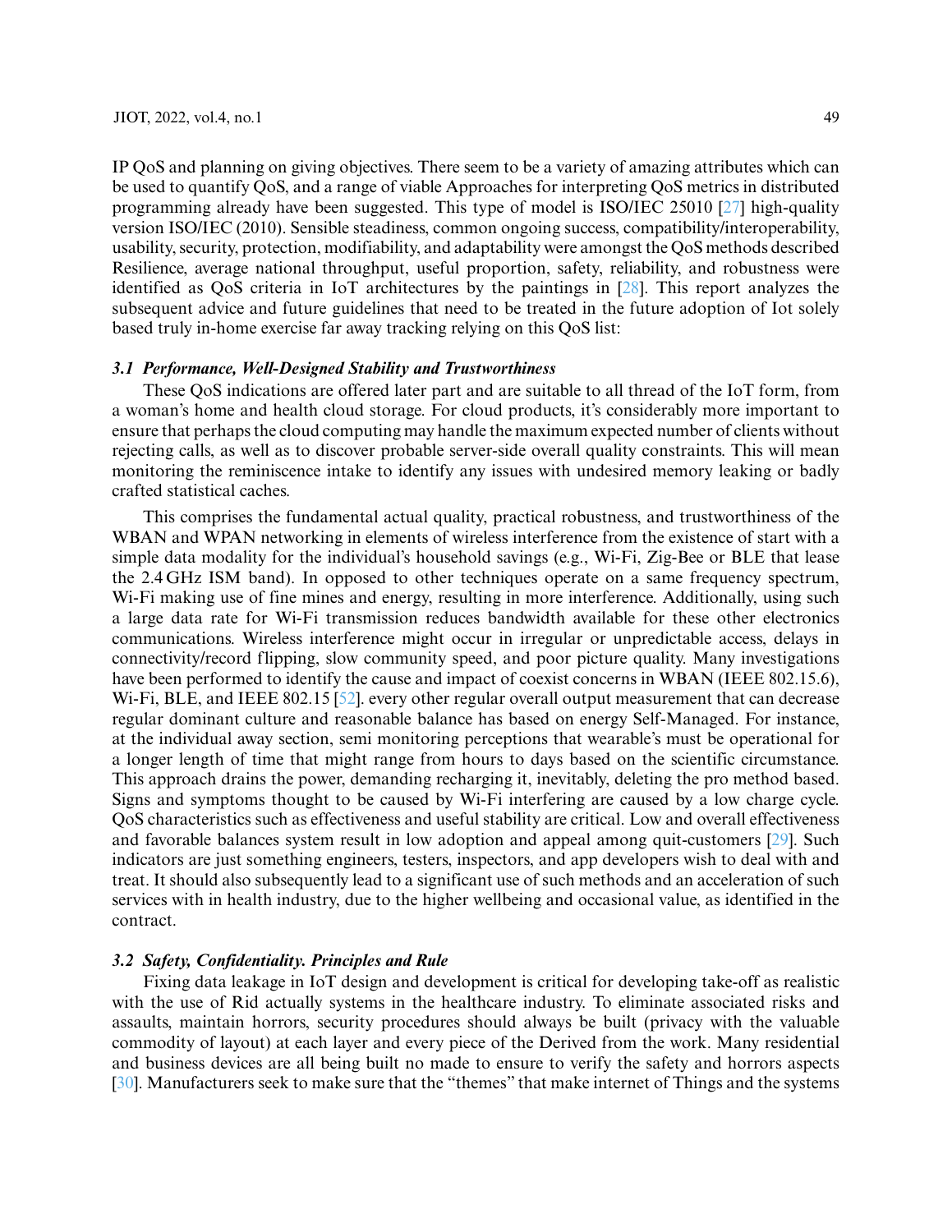to which they interface are safe; that the senses, devices, hubs, and IoT services can be trusted and clients, and that underlying identify, protections, and privations are protected and preserved. The largely affected on inherent safety protocols (e.g., Encryption) from the inside devices and connectors of Wi-Fi connections" synthesized hardware and software business applications additives in several in-home education's IoT based obviously a long time flung tracking program. Historically, the programmers of represent the overall for these sorts of monitors and equipment's base their models on anonymity, developing and renting the necessary protections in conditions of authentication, identity management, and encryption for all recorded and mobile recordings. That most of these packages are associated with local hospital telephony that have its non-public security mechanisms and privacy measures in place, or aren't up to speed with today's requirements set and techniques. Privacy security mechanisms choose to help cope in detecting who now has sole rights to and modification of documents. IoT users are given that their research methodology, storage, and use are done in a way that benefits them and does not compromise human rights. Several suggestions and guidelines, as well the Health Insurance Portability and Accountability Act (HIPAA) and the EU General Data Protection Regulation (GDPR), have already covered privacy in establishing Computing.). Nonetheless, it's crucial to mind the additional usage of the data gathered by long-term home IoT monitoring. Buyers who help with either the establishment of these methods may also agree that their information will be used for the full goals of remote monitoring and no anymore for desired outcomes, such as the use of electric data in system design (Big data analytics) [\[32\]](#page-19-14). The advancement of IoT has often stimulated emerging technologies, and it has also culminated in an increase in important moral and political misdeeds [\[36\]](#page-19-15). Thoroughly definitely IoT-based computers lead to a deeper understanding of both the ethical as criminal domains, as well as the historical milieu. This social license for investigation is subject to the provisions: Solidarity, mid service, with public property [\[31\]](#page-19-16). Have enough of it in with the majority of persons in the talk who question your received knowledge for criterion to be met. The target of improved NHS service reading is to keep up with the demands of – anti and proper conveyance for the majority of users. Conversely, the use of data gathered through (e.g., such IoT packages) infringes on such commitments with interaction [\[32\]](#page-19-14). One of the reasons for this low adoption of Internet of things among give-up buyers has been revealed to be an absence for data security, horrors, and safeguarding in IoT devices. As a reason, this issue must be calculated in order to advance overall comprehension of the use of IoT systems and devices.

### *3.3 Inter-Operability*

IoT interoperable is characterized as "the power of institutions to speak with and share services one another" [\[33\]](#page-19-17). Tool integration, networking interoperability, syntactic interoperability, semantic interoperability, and program interoperability are all components that make up IoT interoperability [\[34\]](#page-19-18). Interoperability plays a crucial role in IoT development, primarily in the healthcare industry. IoT-based full in-home health monitoring from afar has many IoT sensors, gadgets, applications, and services, requires large volumes of data communication in flat bed. Hence, interoperability must be considered thru IoT developers and medical tool manufacturers while developing IoT primarily based totally a long way off tracking systems. Many new medicines, such as infrared thermometers output pedometers, use the ISO/IEEE 11073 Personal Health Data (PHD) portability requirements in their storing verbal interchange, enabling IoT software developers to have them at the conduct of the study. Higher IoT devices, on the other contrary, depend only on the oneM2M telephone survey strategy. As a result, a few measures must be taken to allow PHD and oneM2M to speak with each internal environmental Sensor node [\[35\]](#page-19-19).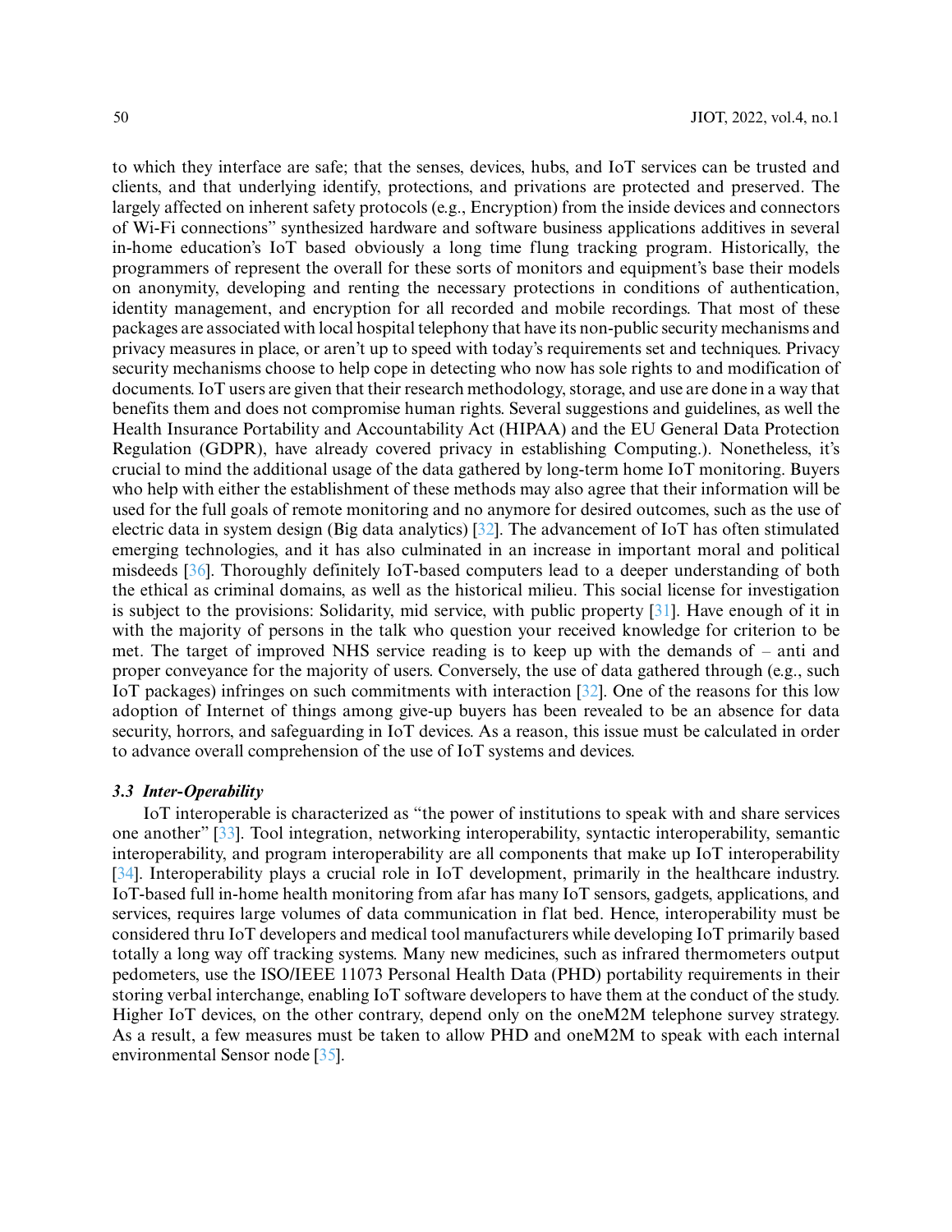Although many IoT requirements and structures were advanced and helped in advancing IoT interoperability troubles, there are although some open studies challenges to be solved [\[33\]](#page-19-17):

- To reputation on circulate-layer flow-platform interoperability than virtually the sensor/device and network layer interoperability using semantic internet technology and internetworking APIs.
- The interoperability should be made possible irrespective of the underlying era (e.g., Non IoT devices).
- Interoperability sorting out wishes to be automatic in vicinity of the modern-day complex approach of interoperability sorting out that includes all of the stakeholders of era vendors, developers and stop-customers that can affect proper interoperability trying out and in lots of times can also have an effect on security mechanisms trying out.
- Leveraging public RESTAPI to obtain sufficient access to information instead than private RESTAPI, which makes pooling data across technologies difficult. Even if most IoT structures supply public RESTAPI, other Iot employ proprietary RESTAPI.
- Construction of a comprehensive IoT gateway platform with calculates a variety of standards web services that smartphone makers can choose between (e.g., CoAP for limited devices). They can also be free interoperability gateway solution for promoting device-to-device (D2D) connections.

With the greater sophistication of networked IoT systems in technology, related services, knowledge and Accessible, human errors, and bypass-border governance frameworks, interoperability issues become extremely tough to deal with. ISO/IEC 21823-1:2019(E) is a cutting-edge Interchange for IoT structures model that solves a problem and create a better insight of interoperability with today's modern IoT systems and the different aspects that affect it.

### *3.4 Scal-Ability*

In-home health continuous management requires extensibility, which is an important aspect of IoT destiny management. It speaks to the chances of introducing new features, sensors, devices, and packages to the device without impacting its system results. While legal rules stipulate storage, computation, communications, and several other transporting needs, scale is a critical component of IoT's capacity to store a wide range of applications, endpoints, and solutions [\[54](#page-20-4)[,55\]](#page-20-5). Both the user device and optimization algorithms exhibit adaptability. They offer greater support for accelerating IoT devices, along with new sensors, connectors, additional issuer's specifications. This path has led to the formation of a unified IoT framework that meets policy objectives by incorporating cutting-edge innovation.

# **4 Conclusion**

The IoT generation has led to the development of the realities of its premise a decade ago, with increasingly more effective implementation at smart city and smart home responsibilities all over the country. However, the beginnings of E-Health may even be linked back to the invention of recent digitization activity over a long period, stretching from the upgrading of telemedicine to the providing of teleconference. By tapping at the ubiquitous computing electricity and sensing capability, IoT fueled e-Health programs to beautify and foster better diagnostics, session, drug control, and preventive recommendation. This one has been identified that IoT plays a key role in collecting and processing information to the clients as strength training recognition feedback, in the healthcare agency firm, or to a physician and far-flung clinical scientific docs for a more complete picture of the customers" official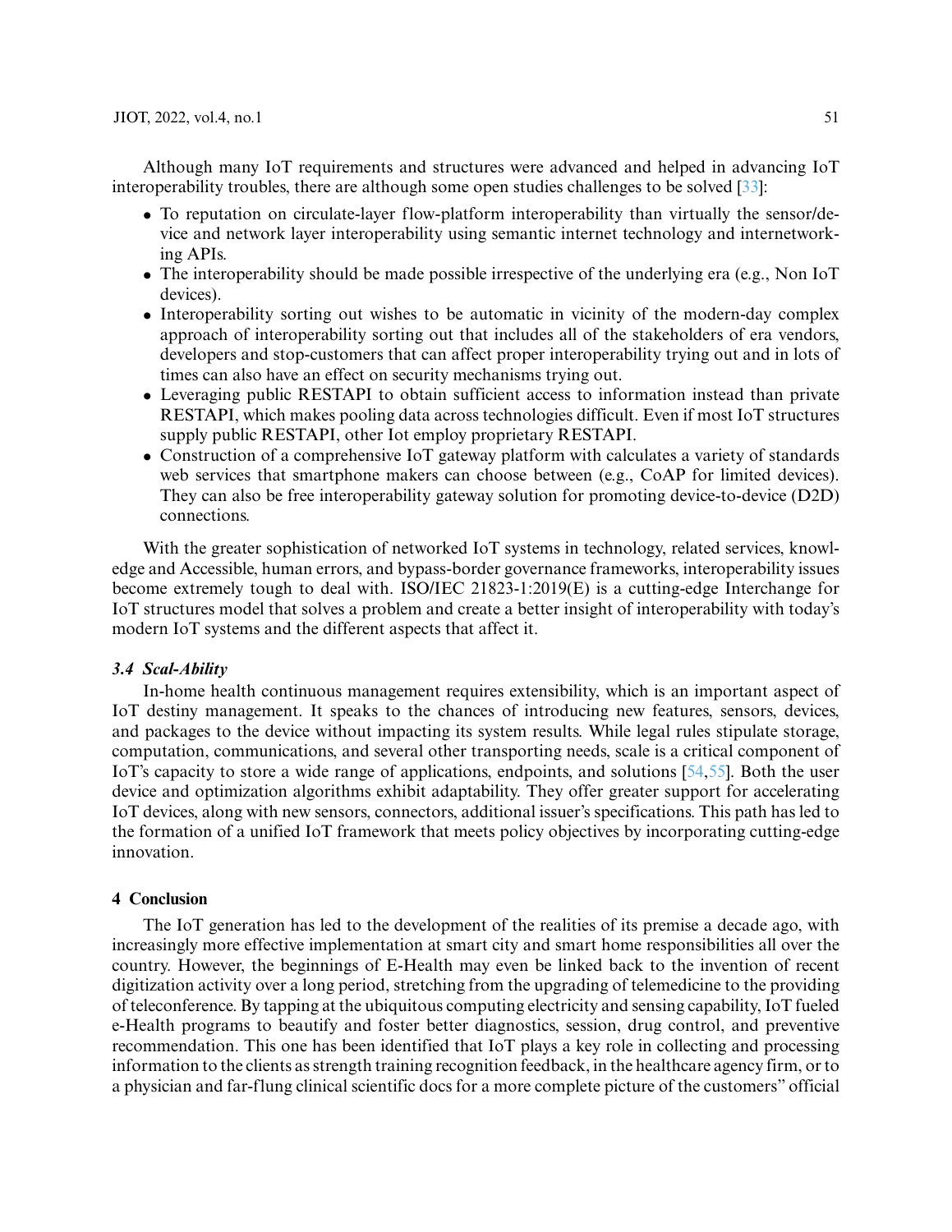and unofficial chronic illnesses and livelihood opportunities. It is planned that additional tasks will arise accompanying this course, catching up in time with the substantial funding benefits presented by the use of several countries all over the world. It is indeed clear that in recent decades, both acquisitions in the e-Health large corporation enterprise organization and continue of American IoT and e-Health organizations have snowballed.

With the help of IoT generating, which brings value inside the cost, new ideas are exploited; accepted scientific routes and approaches are made more potent. Concepts prototypes can be refined and implemented into everyday e-Health operations in the near future, eventually becoming an essential element of our healthcare routines. Despite all the blessings of healthcare systems, and several open issues live on the (universal performance, reliability, practical balance), (safety, privacy, prison and ethics), (compatibility, interoperability) and (maintainability, scalability) amongst others.

AI and Big Data will be important in creating IoT in national health care in the future. When these systems are integrated to existing data across multiple people, it is possible to provide a more plan for the patient for them. For instance, since more people with asthma becomes joined via apps and artificial glucose sensors that systems receive interstitial hyperglycemia, the quantity of data on cognitive performance will soar. The practitioner will not merely be interested in looking at long management via HbA1c, but it also glucose levels couple of seconds. AI will empower apps that do provide access level for those with degenerative illnesses, such as changes in their prescription schedules and lifestyle standards. A vital aim is really to act as a bridge between the IoT technologies link and the intellectual network. The advent of IoT-based integrated healthcare supervision is moving at a rapid rate these days. However, it is not commonly noted within in the scientific hospitals; scientific enterprises, is from the other hand, are unwilling to support the some distance out imaging technology for a range of factors. How will a coverage organizations organization, for one, pay of far analysis fee? (E.g in USA)? We have keep in mind that Wireless completely faraway tracking isn't always the best option. Try replacing THIS Spot with Both the Ssn OF Their PAPER Recognition (DOUBLE-CLICK HERE TO EDIT) Modern facial expression research, and is more of an assisting invention that could augment new therapeutic procedures. As new m-Health events and packages grow and become a reality as society, illness, and eras evolve, both well key conclusions may likely to be true. In order for new equipment innovation to test from, exploring the best must retain reporting on the rewards, dangerous situations, and education findings of IoT in-home fitness surveillance systems adoption. This study outlines the demands, technology advances, worrying conditions, advice, and open issues for IoTbased in-home fitness wearable sensors.

**Funding Statement:** The authors received no specific funding for this study.

**Conflicts of Interest:** The authors declare that they have no conflicts of interest to report regarding the present study.

### **References**

- <span id="page-17-0"></span>[1] WHO, in *Mhealth: New Horizon for Health Through Mobile Technologies (Global Observatory for e-Health Services)*, vol. 3. Geneva, Switzerland: WHO, 2011.
- <span id="page-17-1"></span>[2] WHO, "WHO guideline recommendations on digital interventions for health system," 2019, ISBN: 978-92-4-155050-5. [Online]. Available: [https://www.who.int/reproductivehealth/publications/digital](https://www.who.int/reproductivehealth/publications/digital-interventions-health-system-strengthening/en/)[interventions-health-system-strengthening/en/.](https://www.who.int/reproductivehealth/publications/digital-interventions-health-system-strengthening/en/)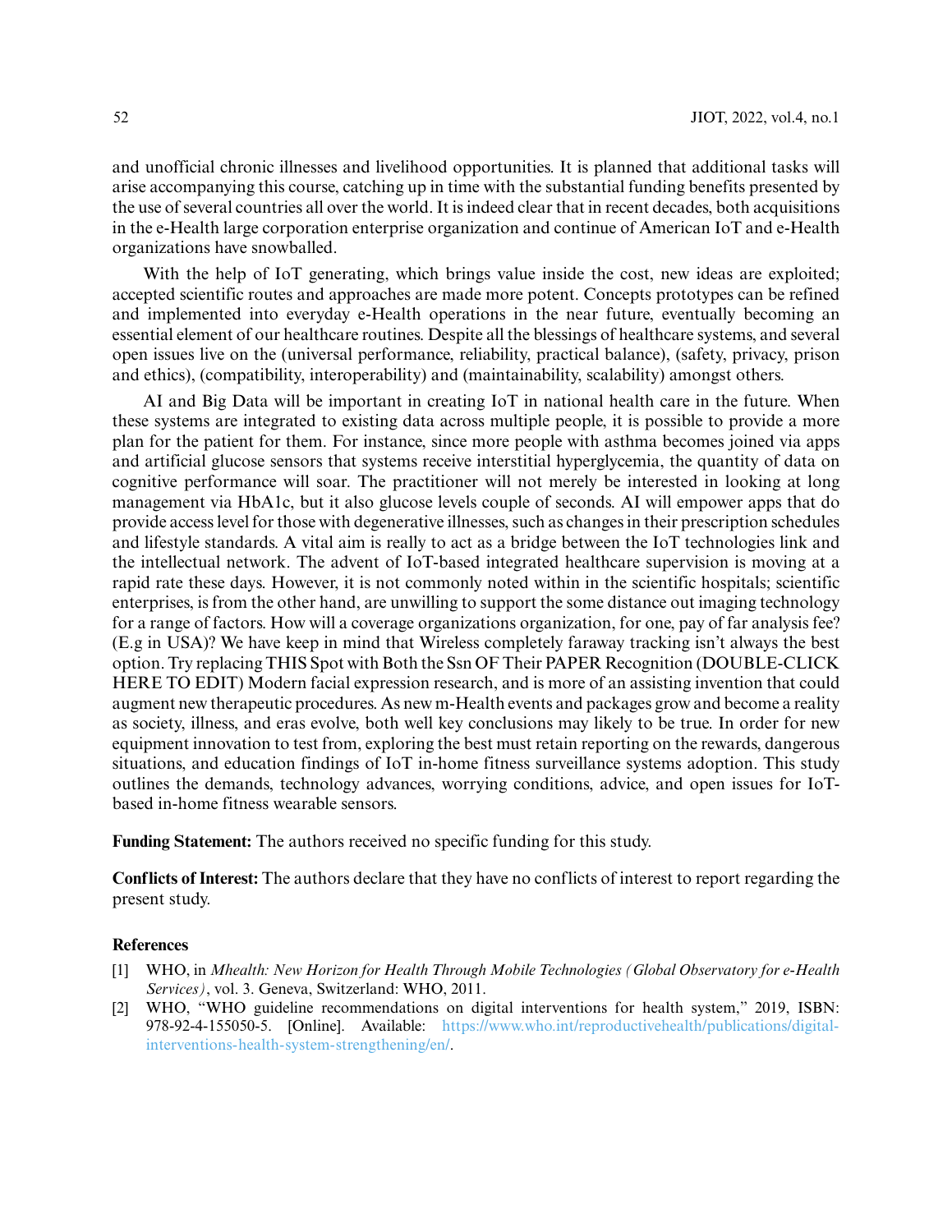- <span id="page-18-0"></span>[3] R. S. H. Istepanian, E. Jovanov and Y. T. Zhang, "Guest editorial introduction to the special section on m-health: Beyond seamless mobility for global wireless healthcare connectivity," *IEEE Trans. Inf. Technol. Biomed.*, vol. 8, no. 4, pp. 405–412, 2004.
- <span id="page-18-1"></span>[4] WHO, "Key facts: Mental health of older adults," 2017. [Online]. Available: [https://www.who.int/news](https://www.who.int/news-room/fact-sheets/detail/mental-health-of-older-adults)[room/fact-sheets/detail/mental-health-of-older-adults.](https://www.who.int/news-room/fact-sheets/detail/mental-health-of-older-adults)
- <span id="page-18-2"></span>[5] Market Watch, "mHealth market 2019: Industry analysis, size, share, growth by 2025-global market insights," 2019. [Online]. Available: [https://www.marketwatch.com/press-release/mhealth-market-2019](https://www.marketwatch.com/press-release/mhealth-market-2019-industry-analysis-size-share-growth-by-2025-global-market-insights-2019-07-29) [industry-analysis-size-share-growth-by-2025-global-market-insights-2019-07-29.](https://www.marketwatch.com/press-release/mhealth-market-2019-industry-analysis-size-share-growth-by-2025-global-market-insights-2019-07-29)
- <span id="page-18-3"></span>[6] H. Alderwick and J. Dixon, "The NHS long term plan,"*British Medical Journal Publishing Group*, vol. 364, pp. 184, 2019.
- <span id="page-18-4"></span>[7] D. Miorandi, S. Sicari, F. De Pellegrini, I. Chlamtac, "Internet of things: Vision, applications and research challenges," *Ad Hoc Networks*, vol. 10, no. 7, pp. 1497–1516, 2012.
- <span id="page-18-5"></span>[8] A. Froytlog, T. Foss, O. Bakker, G. Jevne, M. A. Haglund *et al.,* "Ultra-low power wake-up radio for 5G IoT," *IEEE Communications Magazine*, vol. 57, no. 3, pp. 111–117, 2019.
- <span id="page-18-6"></span>[9] K. Guk, G. Han, J. Lim, K. Jeong, T. Kang, E. K. Lim and J. Jung, "Evolution of wearable devices with real-time disease monitoring for personalized healthcare," *Nanomaterials (Basel, Switzerland)*, vol. 9, no. 6, pp. 813, 2019. [https://doi.org/10.3390/nano9060813.](https://doi.org/10.3390/nano9060813)
- <span id="page-18-7"></span>[10] A. Lee and K. Lee, "The internet of things (IoT): Applications, investments, and challenges for enterprises," *Business Horizons*, vol. 58, no. 4, 2015, pp. 431–440.
- <span id="page-18-8"></span>[11] S. Kitsiou, G. Paré, M. Jaana, B. Gerber, "Effectiveness of mHealth interventions for patients with diabetes: An overview of systematic reviews," *PLoS One*, vol. 12, no. 3, pp. e0173160, 2017. [https://doi.org/10.1371/](https://doi.org/10.1371/journal.pone.0173160) [journal.pone.0173160.](https://doi.org/10.1371/journal.pone.0173160)
- <span id="page-18-9"></span>[12] Z. Jeddi and A. Bohr, "Remote patient monitoring using artificial intelligence," *Artificial Intelligence in Healthcare*, Academic Press, pp. 203–234, 2020.
- <span id="page-18-10"></span>[13] A. Bui, G. Fonarow, "Home monitoring for heart failure management," *Journal of the American College of Cardiology*, vol. 59, no. 2, pp. 97–104, 2012. [https://doi.org/10.1016/j.jacc.2011.09.044.](https://doi.org/10.1016/j.jacc.2011.09.044)
- <span id="page-18-11"></span>[14] I. Chouvarda, N. Philip, P. Natsiavas *et al.,* "WELCOME–innovative integrated care platform using wearable sensing and smart cloud computing for COPD patients with Comorbidities," *IEEE Engineering in Medicine and Biology Society*, 2014. S. Turner, "New directions in communications," *IEEE J. Sel. Areas Commun.*, vol. 13, no. 1, pp. 11–23, 1995.
- <span id="page-18-12"></span>[15] J. Wacker, O. Chételat, M. Rapin, C. Meier, J. A. Porchet *et al.,* "Electrical and mechanical design of a vest measuring a large set of physiological signals," in *2014 4th Int. Conf. on Wireless Mobile Communication and Healthcare-Transforming Healthcare Through Innovations in Mobile and Wireless Technologies (MOBIHEALTH)*, Athens, pp. 47–50, 2014.
- <span id="page-18-13"></span>[16] Postcapes. 2017. "IoT standards and protocols," [Online]. Available: [https://www.postscapes.com/internet](https://www.postscapes.com/internet-of-things-protocols/)[of-things-protocols/.](https://www.postscapes.com/internet-of-things-protocols/)
- <span id="page-18-14"></span>[17] A. Saboor, R. Ahmad, W. Ahmed, A. K. Kiani, Y. L. Moullec, M. M. Alam, "On research challenges in hybrid medium access control protocols for IEEE 802.15.6 WBANs," *IEEE Sens. J.*, vol. 19, pp. 1, 2018.
- [18] N. Philip, T. Butt, D. Sobnath, R. Kayyali, S. Nabhani-Gebara *et al.,* "Design of a RESTful middleware to enable a web of medical things," in *2014 4th Int. Conf. on Wireless Mobile Communication and Healthcare-Transforming Healthcare Through Innovations in Mobile and Wireless Technologies (MOBIHEALTH)*, Athens, pp. 361–364, 2014.
- <span id="page-18-16"></span>[19] F. C. Delicato, P. F. Pires and J. Katz, in *Middleware Solutions for the Internet of Things*. Springer, Springer Publishing Company, 2013.
- <span id="page-18-17"></span>[20] S. Bandyopadhyay, M. Sengupta, S. Maiti and S. Dutta, "Role of middleware for internet of things: A study," *Int. J. Comput. Sci. Eng. Surv.*, Hawaii, vol. 2, no. 3, pp. 94–105, 2011.
- <span id="page-18-18"></span>[21] C. Perera, P. P. Jayaraman and P. Christen, "MOSDEN: An internet of things middleware for resource constrained mobile devices," in *47th Hawaii Int. Conf. on System Sciences (HICSS)*, Hawaii, 2014.
- <span id="page-18-15"></span>[22] V. Scuturici, J. Petit and U. De Lyon, "UbiWare: Web-based dynamic data & service management platform for AmI," pp. 5–6, 2012.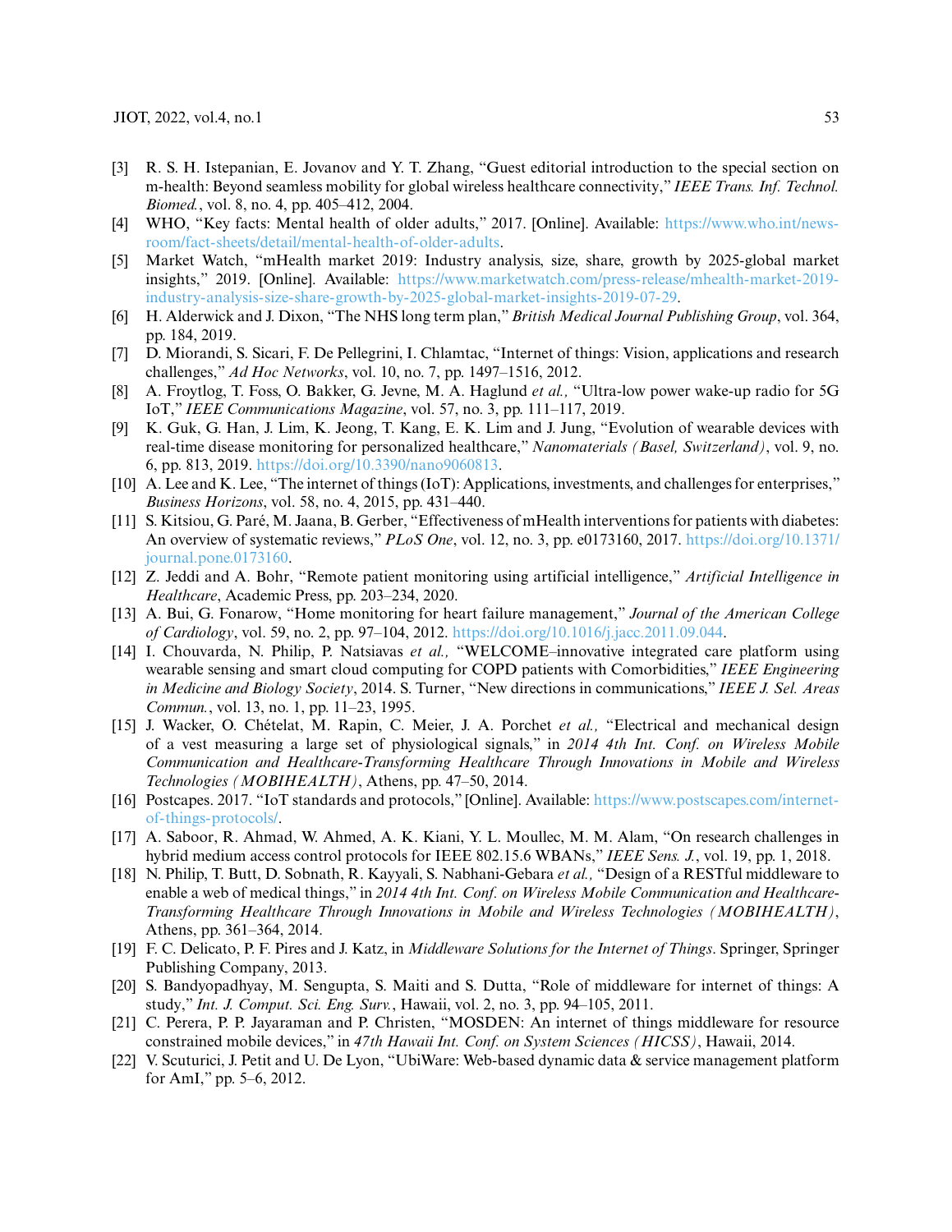- <span id="page-19-4"></span>[23] A. J. Jara, M. A. Zamora-izquierdo and A. F. Skarmeta, "Interconnection framework for mHealth and remote monitoring based on the internet of things," *IEEE JSAC*, vol. 31, no. 9, pp. 47–65, 2013.
- <span id="page-19-5"></span>[24] M&S Consulting. 2017. "Industrial internet of things PlatformComparison," [Online]. Available: [https://](https://www.mandsconsulting.com/industrial-iot-platform-comparison) [www.mandsconsulting.com/industrial-iot-platform-comparison.](https://www.mandsconsulting.com/industrial-iot-platform-comparison)
- <span id="page-19-6"></span>[25] D. Sobnath, N. Philip, R. Kayyali *et al.,* "Features of a COPD patient support mobile application: Review of the literature and analysis of current applications," *Journal of Medical Internet Research MHealth and UHealth*, vol. 5, no. 2, pp. e17, 2017. [https://doi.org/10.2196/mhealth.4951.](https://doi.org/10.2196/mhealth.4951)
- <span id="page-19-10"></span>[26] M. Hassanalieragh, A. Page, T. Soyata, G. Sharma, M. Aktas *et al.,* "Health monitoring and management using internet-of-things (IoT) sensing with cloud-based processing: Opportunities and challenges," in *2015 IEEE Int. Conf. on Services Computing*, New York, NY, pp. 285–292, 2015.
- <span id="page-19-11"></span>[27] International Organization for Standardization "ISO/IEC 25010-systems and software engineeringsystems and software quality requirements and evaluation (SQuaRE)-System and software quality models technical report (2010)," 2011.
- <span id="page-19-12"></span>[28] G. White, V. Nallur, S. Clarke. "Quality of service approaches in IoT: A systematic mapping," *J. Syst. Softw.*, vol. 132, pp. 186–203, 2017.
- <span id="page-19-2"></span>[29] E. Kaimakamis *et al.,* "Experience of using the WELCOME remote monitoring system on patients with COPD and comorbidities," in *Precision Medicine Powered by pHealth and Connected Health. ICBHI 2017. IFMBE Proceedings*, vol. 66. Singapore: Springer. 2017.
- <span id="page-19-13"></span>[30] F. D. Hudson, P. A. Laplante and B. Amaba, "Enabling trust and security: TIPPSS for IoT," *IT Professional*, vol. 20, no. 2, pp. 15–18, 2018. [https://doi.org/10.1109/MITP.2018.021921646.](https://doi.org/10.1109/MITP.2018.021921646)
- <span id="page-19-16"></span>[31] P. Carter, G. T. Laurie, M. Dixon-Woods, "The social licence for research: Why care.data ran into trouble," *J. Med. Ethics*, vol. 41, no. 5, pp. 404–409, 2015.
- <span id="page-19-14"></span>[32] J. M. M. Rumbold, M. O'Kane, P. Nada and P. K. Barbara, "Big data and diabetes: The applications of big data for diabetes care now and in the future," *Diabetic Medicine*, vol. 37, no. 2, pp. 187–193, 2020.
- <span id="page-19-17"></span>[33] J. Kiljander, A. D'elia, F. Morandi, P. Hyttinen, J. T. Mattila *et al.,* "Semantic interoperability architecture for pervasive computing and internet of things," *IEEE Access*, vol. 2, pp. 856–873, 2014.
- <span id="page-19-18"></span>[34] K. Park, J. Park and J. Lee, "An IoT system for remote monitoring of patients at home," *Appl. Sci.*, 2017, vol. 7, pp. 260.
- <span id="page-19-19"></span>[35] C. Pereira and A. Aguiar, "Towards efficient mobile M2M communications: Survey and open challenges," *Sensors*, vol. 14, no. 10, 1 9582–19608, 2014.
- <span id="page-19-15"></span>[36] S. G. Tzafestad, "Ethics and law in the internet of things world," *Smart Cities*, vol. 1, no. 1, pp. 98–120, 2018.
- <span id="page-19-7"></span>[37] C. Seeger, K. Van Laerhoven and A. Buchmann, "MyHealthAssistant: An event-driven middleware for multiple medical applications on a smartphone-mediated body sensor network," *IEEE Journal of Biomedical and Health Informatics*, vol. 19, no. 2, pp. 752–760, 2015.
- <span id="page-19-8"></span>[38] R. Zgheib, E. Conchon and R. Bastide, "Semantic middleware architectures for IoT healthcare applications, enhanced living environments," in *Lecture Notes in Computer Science*, vol. 11369. Cham: Springer, 2019.
- <span id="page-19-9"></span>[39] M. A. A. da Cruz, J. J. P. C. Rodrigues, A. K. Sangaiah, J. AlMuhtadi, V. Korotaev *et al.,* "Performance evaluation of IoT middleware," *Journal of Network and Computer Applications*, Vol. 109, pp. 53–65, 2018.
- <span id="page-19-0"></span>[40] T. Chomutare, L. Fernandez-Luque, E. Arsand and G. Hartvigsen, "Features of mobile diabetes applications: Review of the literature and analysis of current applications compared against evidence-based guidelines," *J. Med. Internet. Res.*, vol. 13, no. 3, 2011.
- <span id="page-19-1"></span>[41] R. Goffredo, D. Accoto, M. Santonico, G. Pennazza and E. Guglielmelli, "A smart pill for drug delivery with sensing capabilities,"in *37th Annual Int. Conf. of the IEEE Engineering in Medicine and Biology Society (EMBC)*, Milan, pp. 1361–1364, 2015.
- <span id="page-19-3"></span>[42] H. K. Ra, A. Salekin, H. J. Yoon, J. Kim, S. Nirjon *et al.,* "AsthmaGuide: An asthma monitoring and advice ecosystem," in *2016 IEEE Wireless Health (WH)*, Bethesda, MD, pp. 1–8, 2016.